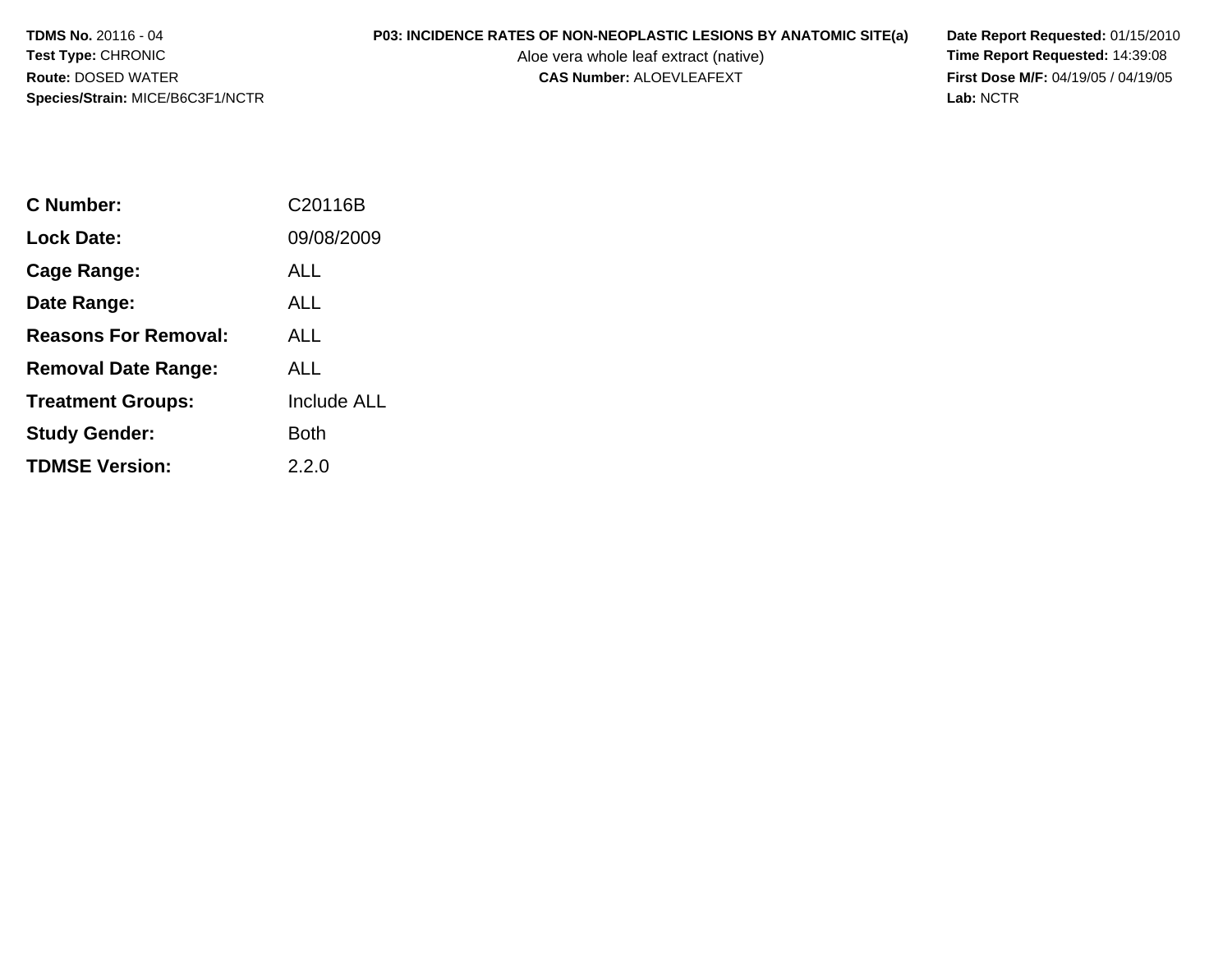**TDMS No.** 20116 - 04**Test Type:** CHRONIC**Route:** DOSED WATER**Species/Strain:** MICE/B6C3F1/NCTR

Aloe vera whole leaf extract (native)<br>**CAS Number:** ALOEVLEAFEXT

**P03: INCIDENCE RATES OF NON-NEOPLASTIC LESIONS BY ANATOMIC SITE(a) Date Report Requested: 01/15/2010**<br>Aloe vera whole leaf extract (native) **Time Report Requested: 14:39:08 First Dose M/F:** 04/19/05 / 04/19/05<br>Lab: NCTR **Lab:** NCTR

| C57BL/6N XC3H/HEN MTV-NCTR MICE MALE    | <b>CONTROL WATER</b> |              | ALOEWHOLLEAF 1.0 ALOEWHOLLEAF 2.0 ALOEWHOLLEAF 3.0 |          |  |
|-----------------------------------------|----------------------|--------------|----------------------------------------------------|----------|--|
| <b>Disposition Summary</b>              |                      |              |                                                    |          |  |
| <b>Animals Initially In Study</b>       | 48                   | 48           | 48                                                 | 48       |  |
| <b>Early Deaths</b>                     |                      |              |                                                    |          |  |
| <b>Moribund Sacrifice</b>               | 16                   | 16           | 23                                                 | 15       |  |
| <b>Natural Death</b>                    |                      | $\mathbf{2}$ | 4                                                  | 4        |  |
| <b>Survivors</b>                        |                      |              |                                                    |          |  |
| <b>Natural Death</b>                    | 1                    | 1            |                                                    | 1        |  |
| <b>Terminal Sacrifice</b>               | 31                   | 28           | 21                                                 | 28       |  |
| <b>Animals Examined Microscopically</b> | 48                   | 47           | 48                                                 | 48       |  |
| <b>ALIMENTARY SYSTEM</b>                |                      |              |                                                    |          |  |
| Esophagus                               | (48)                 | (46)         | (47)                                               | (47)     |  |
| Gallbladder                             | (46)                 | (43)         | (45)                                               | (43)     |  |
| Intestine Large, Ascending Colon        | (47)                 | (44)         | (45)                                               | (42)     |  |
| Goblet Cell, Hyperplasia                | 2(4%)                | 16 (36%)     | 20 (44%)                                           | 19 (45%) |  |
| Intestine Large, Cecum                  | (47)                 | (44)         | (44)                                               | (43)     |  |
| Hyperplasia, Lymphoid                   | 2(4%)                |              |                                                    |          |  |
| Goblet Cell, Hyperplasia                |                      |              |                                                    | 1(2%)    |  |
| Intestine Large, Descending Colon       | (47)                 | (44)         | (45)                                               | (43)     |  |
| Goblet Cell, Hyperplasia                |                      | 7 (16%)      | 12 (27%)                                           | 17 (40%) |  |
| Intestine Large, Transverse Colon       | (47)                 | (44)         | (45)                                               | (43)     |  |
| Goblet Cell, Hyperplasia                | 4 (9%)               | 14 (32%)     | 21 (47%)                                           | 22 (51%) |  |
| Intestine Small, Duodenum               | (47)                 | (44)         | (44)                                               | (44)     |  |
| Intestine Small, Ileum                  | (47)                 | (44)         | (45)                                               | (43)     |  |
| Hyperplasia, Lymphoid                   | 1(2%)                |              |                                                    |          |  |
| Intestine Small, Jejunum                | (47)                 | (44)         | (43)                                               | (43)     |  |
| Hyperplasia, Lymphoid                   |                      |              | 1(2%)                                              | 1(2%)    |  |
| Liver                                   | (47)                 | (46)         | (47)                                               | (46)     |  |
| Angiectasis                             |                      |              |                                                    | 1(2%)    |  |
| <b>Basophilic Focus</b>                 | 8 (17%)              | 6 (13%)      | 5(11%)                                             | 5 (11%)  |  |
| Basophilic Focus, Multiple              |                      |              |                                                    | 1(2%)    |  |
| Congestion                              | 1(2%)                |              |                                                    |          |  |
| Cyst                                    | 1(2%)                |              |                                                    | 1(2%)    |  |
| Deformity                               | 1(2%)                |              |                                                    |          |  |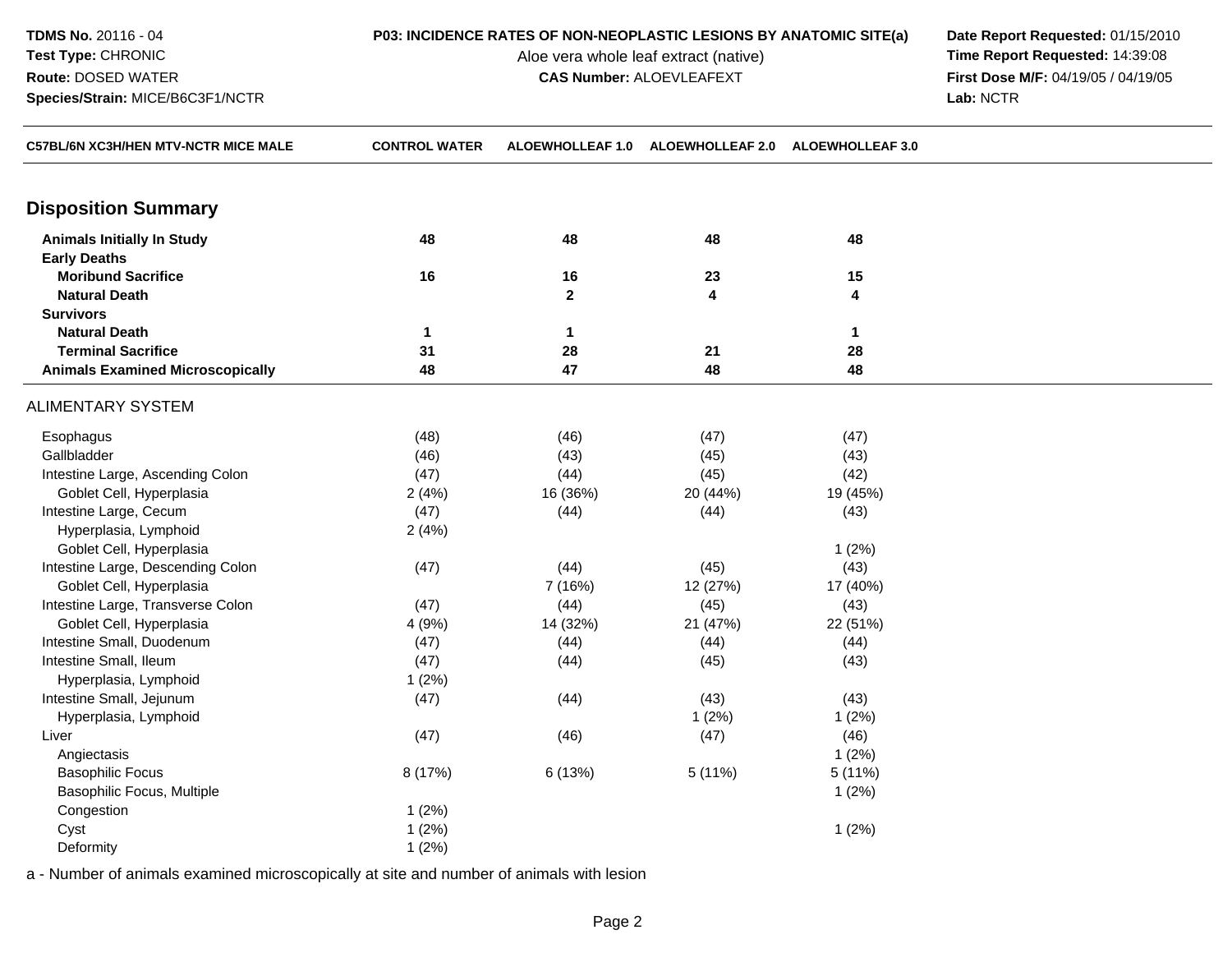**TDMS No.** 20116 - 04**Test Type:** CHRONIC

**Route:** DOSED WATER

**Species/Strain:** MICE/B6C3F1/NCTR

Aloe vera whole leaf extract (native)<br>**CAS Number:** ALOEVLEAFEXT

**P03: INCIDENCE RATES OF NON-NEOPLASTIC LESIONS BY ANATOMIC SITE(a) Date Report Requested: 01/15/2010**<br>Aloe vera whole leaf extract (native) **Time Report Requested: 14:39:08 First Dose M/F:** 04/19/05 / 04/19/05<br>Lab: NCTR **Lab:** NCTR

| <b>C57BL/6N XC3H/HEN MTV-NCTR MICE MALE</b> | <b>CONTROL WATER</b> | <b>ALOEWHOLLEAF 1.0</b> | <b>ALOEWHOLLEAF 2.0</b> | <b>ALOEWHOLLEAF 3.0</b> |  |
|---------------------------------------------|----------------------|-------------------------|-------------------------|-------------------------|--|
| Degeneration, Cystic                        | 1(2%)                |                         |                         |                         |  |
| <b>Eosinophilic Focus</b>                   | 1(2%)                |                         |                         |                         |  |
| Fatty Change                                | 1(2%)                |                         |                         |                         |  |
| Infiltration Cellular, Lymphocyte           | 1(2%)                | 1(2%)                   | 2(4%)                   | 4 (9%)                  |  |
| Infiltration Cellular, Polymorphonuclear    |                      |                         |                         | 1(2%)                   |  |
| Inflammation, Chronic Active                | 1(2%)                | 1(2%)                   | 1(2%)                   | 3(7%)                   |  |
| Karyomegaly                                 |                      |                         |                         | 1(2%)                   |  |
| <b>Mixed Cell Focus</b>                     | 3(6%)                |                         |                         |                         |  |
| Necrosis                                    |                      | 1(2%)                   | 1(2%)                   | 1(2%)                   |  |
| <b>Tension Lipidosis</b>                    |                      | 7 (15%)                 | 4 (9%)                  | 2(4%)                   |  |
| Thrombus                                    |                      | 1(2%)                   |                         |                         |  |
| Vacuolization Cytoplasmic                   | 3(6%)                | 2(4%)                   | 2(4%)                   | 2(4%)                   |  |
| Mesentery                                   | (0)                  | (4)                     | (2)                     | (4)                     |  |
| Fat, Necrosis                               |                      | 4 (100%)                | 2 (100%)                | 3(75%)                  |  |
| Pancreas                                    | (47)                 | (46)                    | (47)                    | (45)                    |  |
| Infiltration Cellular, Lymphocyte           | 2(4%)                | 3(7%)                   | 1(2%)                   | 4 (9%)                  |  |
| Vacuolization Cytoplasmic                   | 1(2%)                | 2(4%)                   | 3(6%)                   | 1(2%)                   |  |
| Acinus, Degeneration                        | 3(6%)                | 2(4%)                   |                         |                         |  |
| Duct, Dilatation                            |                      |                         | 1(2%)                   |                         |  |
| Salivary Glands                             | (48)                 | (45)                    | (46)                    | (45)                    |  |
| Infiltration Cellular, Lymphocyte           | 39 (81%)             | 31 (69%)                | 23 (50%)                | 29 (64%)                |  |
| Stomach, Forestomach                        | (47)                 | (45)                    | (45)                    | (44)                    |  |
| Epithelium, Hyperplasia                     | 1(2%)                |                         |                         |                         |  |
| Stomach, Glandular                          | (47)                 | (44)                    | (45)                    | (45)                    |  |
| Inflammation, Chronic Active                |                      |                         | 1(2%)                   | 1(2%)                   |  |
| Epithelium, Hyperplasia                     | 1(2%)                | 2(5%)                   | 3(7%)                   | 2(4%)                   |  |
| CARDIOVASCULAR SYSTEM                       |                      |                         |                         |                         |  |
| <b>Blood Vessel</b>                         | (48)                 | (47)                    | (47)                    | (47)                    |  |
| Heart                                       | (48)                 | (47)                    | (47)                    | (47)                    |  |
| Cardiomyopathy                              | 2(4%)                |                         | 2(4%)                   | 1(2%)                   |  |
| Inflammation, Chronic Active                | 1(2%)                |                         |                         |                         |  |
|                                             |                      |                         |                         |                         |  |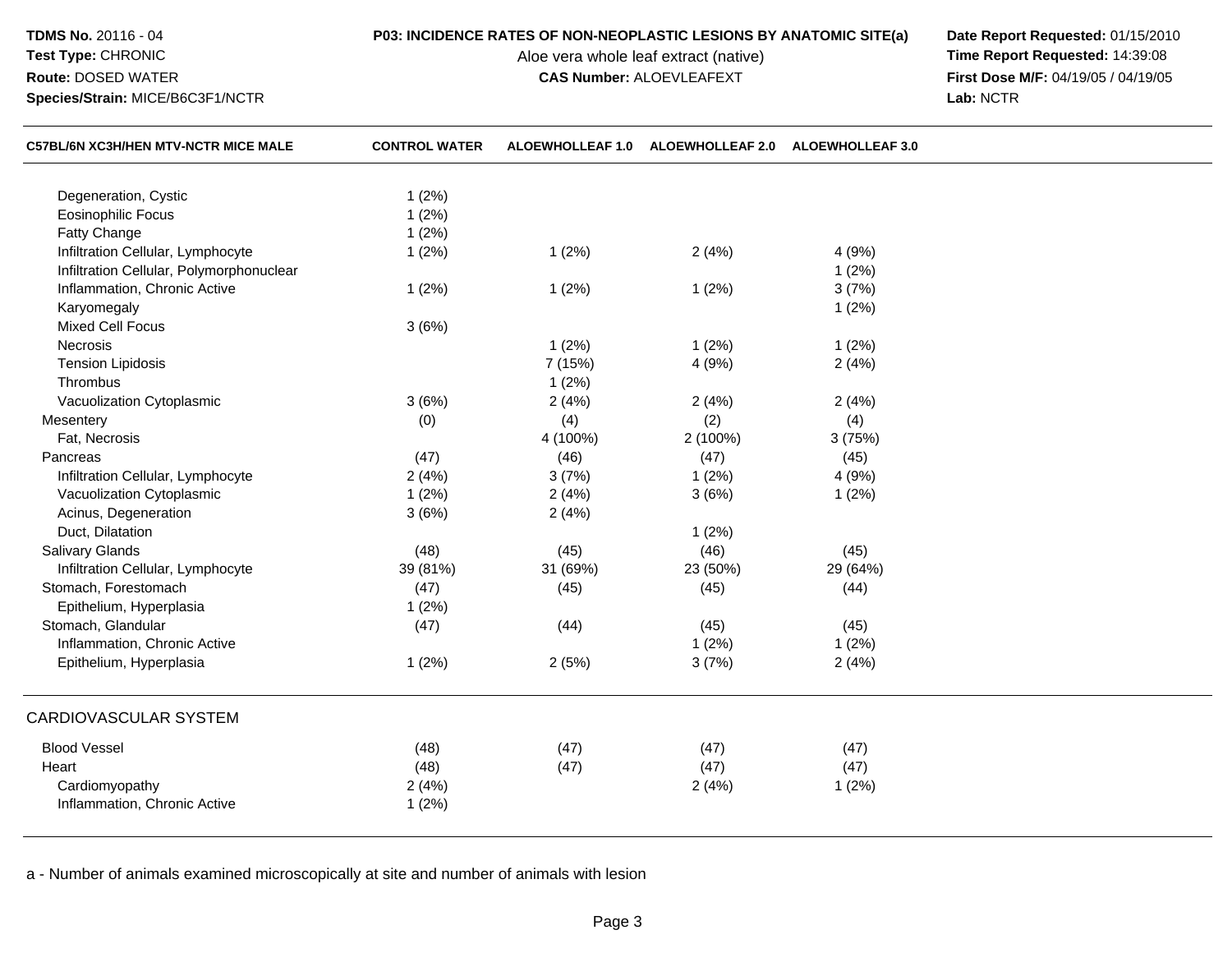**TDMS No.** 20116 - 04**Test Type:** CHRONIC

**Route:** DOSED WATER

**Species/Strain:** MICE/B6C3F1/NCTR

Aloe vera whole leaf extract (native)<br>**CAS Number:** ALOEVLEAFEXT

**P03: INCIDENCE RATES OF NON-NEOPLASTIC LESIONS BY ANATOMIC SITE(a) Date Report Requested: 01/15/2010**<br>Aloe vera whole leaf extract (native) **Time Report Requested: 14:39:08 First Dose M/F:** 04/19/05 / 04/19/05<br>Lab: NCTR **Lab:** NCTR

| <b>C57BL/6N XC3H/HEN MTV-NCTR MICE MALE</b> | <b>CONTROL WATER</b> | <b>ALOEWHOLLEAF 1.0</b> | <b>ALOEWHOLLEAF 2.0</b> | <b>ALOEWHOLLEAF 3.0</b> |  |
|---------------------------------------------|----------------------|-------------------------|-------------------------|-------------------------|--|
|                                             |                      |                         |                         |                         |  |
| <b>ENDOCRINE SYSTEM</b>                     |                      |                         |                         |                         |  |
| <b>Adrenal Cortex</b>                       | (48)                 | (44)                    | (46)                    | (45)                    |  |
| <b>Accessory Adrenal Cortical Nodule</b>    | 3(6%)                |                         |                         | 1(2%)                   |  |
| Cyst                                        |                      |                         |                         | 1(2%)                   |  |
| Hematopoietic Cell Proliferation            |                      |                         | 1(2%)                   |                         |  |
| Hypertrophy                                 |                      | 1(2%)                   |                         | 1(2%)                   |  |
| Mineralization                              | 1(2%)                |                         |                         |                         |  |
| Subcapsular, Hyperplasia                    | 43 (90%)             | 34 (77%)                | 32 (70%)                | 35 (78%)                |  |
| <b>Adrenal Medulla</b>                      | (47)                 | (44)                    | (46)                    | (44)                    |  |
| Hyperplasia                                 | 4 (9%)               | 2(5%)                   | 5(11%)                  | 4(9%)                   |  |
| Islets, Pancreatic                          | (47)                 | (46)                    | (46)                    | (45)                    |  |
| Hyperplasia                                 | 9(19%)               | 3(7%)                   | 1(2%)                   | 2(4%)                   |  |
| Parathyroid Gland                           | (44)                 | (46)                    | (42)                    | (41)                    |  |
| Cyst                                        | 1(2%)                |                         |                         |                         |  |
| Infiltration Cellular, Lymphocyte           |                      |                         | 1(2%)                   |                         |  |
| <b>Pituitary Gland</b>                      | (48)                 | (45)                    | (45)                    | (45)                    |  |
| Pars Distalis, Cyst                         |                      | 1(2%)                   | 4 (9%)                  | 3(7%)                   |  |
| Pars Intermedia, Hyperplasia                | 1(2%)                |                         |                         |                         |  |
| <b>Thyroid Gland</b>                        | (47)                 | (46)                    | (47)                    | (45)                    |  |
| Cyst                                        |                      | 1(2%)                   |                         |                         |  |
| Ectopic Thymus                              | 1(2%)                |                         |                         |                         |  |
| Infiltration Cellular, Lymphocyte           | 1(2%)                | 3(7%)                   | 1(2%)                   | 3(7%)                   |  |
| Inflammation, Chronic Active                |                      |                         | 2(4%)                   |                         |  |
| Follicle, Degeneration                      | 6 (13%)              | 6(13%)                  | 3(6%)                   | 4(9%)                   |  |
| Follicular Cell, Hyperplasia                |                      | 1(2%)                   |                         |                         |  |
| <b>GENERAL BODY SYSTEM</b>                  |                      |                         |                         |                         |  |
| <b>Tissue NOS</b>                           | (1)                  | (1)                     | (3)                     | (0)                     |  |
| Cyst                                        |                      |                         | 1(33%)                  |                         |  |
|                                             |                      |                         |                         |                         |  |

GENITAL SYSTEM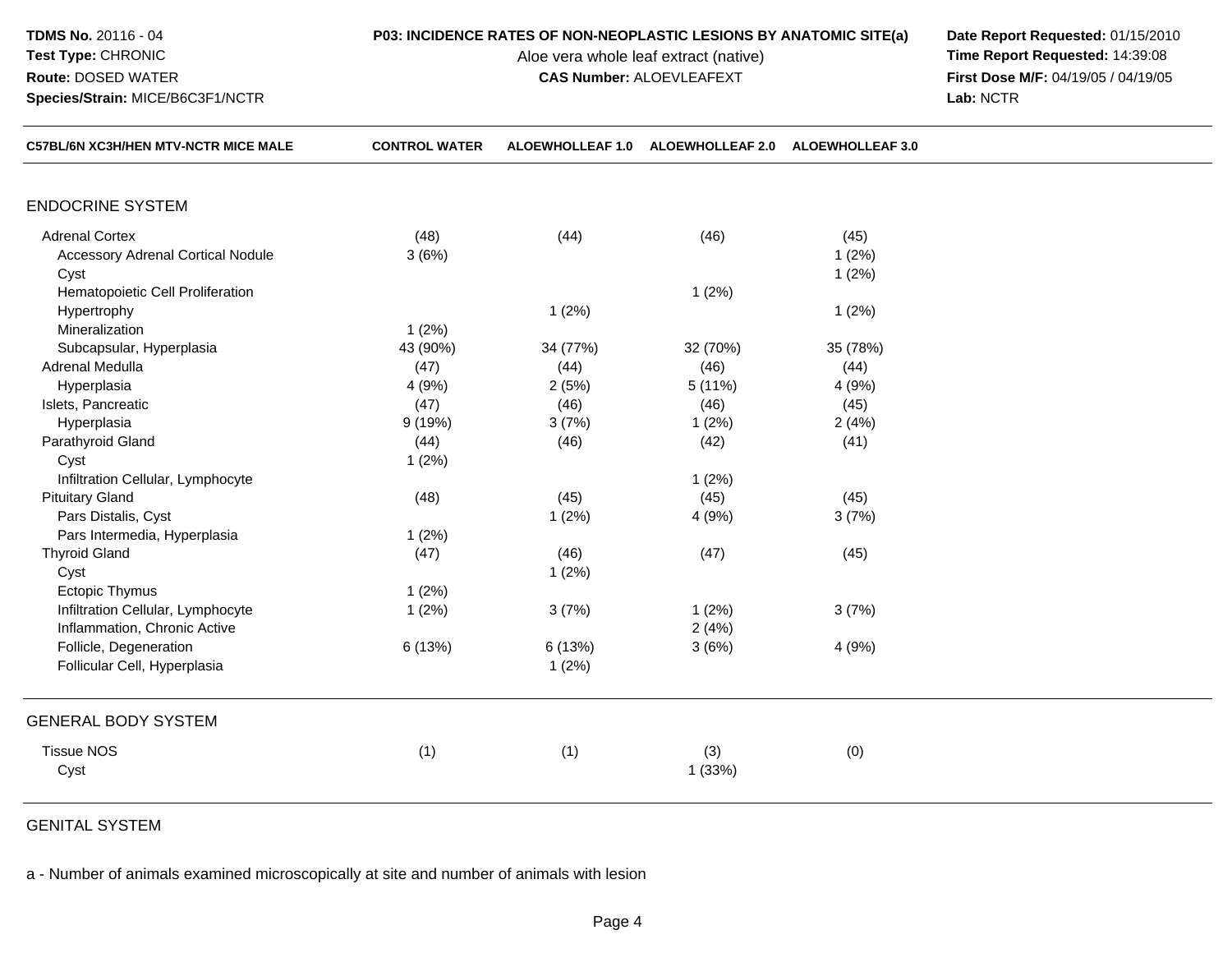## **TDMS No.** 20116 - 04

## **Test Type:** CHRONIC**Route:** DOSED WATER

**Species/Strain:** MICE/B6C3F1/NCTR

Aloe vera whole leaf extract (native)<br>**CAS Number:** ALOEVLEAFEXT

**P03: INCIDENCE RATES OF NON-NEOPLASTIC LESIONS BY ANATOMIC SITE(a) Date Report Requested: 01/15/2010**<br>Aloe vera whole leaf extract (native) **Time Report Requested: 14:39:08 First Dose M/F:** 04/19/05 / 04/19/05<br>Lab: NCTR **Lab:** NCTR

| <b>C57BL/6N XC3H/HEN MTV-NCTR MICE MALE</b> | <b>CONTROL WATER</b> |          | ALOEWHOLLEAF 1.0 ALOEWHOLLEAF 2.0 ALOEWHOLLEAF 3.0 |          |  |
|---------------------------------------------|----------------------|----------|----------------------------------------------------|----------|--|
|                                             |                      |          |                                                    |          |  |
| <b>Coagulating Gland</b>                    | (1)                  | (1)      | (0)                                                | (0)      |  |
| Lumen, Dilatation                           | 1 (100%)             |          |                                                    |          |  |
| Epididymis                                  | (48)                 | (44)     | (46)                                               | (45)     |  |
| Atrophy                                     |                      |          | 1(2%)                                              |          |  |
| Degeneration                                | 1(2%)                |          |                                                    |          |  |
| Fibrosis                                    |                      |          | 1(2%)                                              |          |  |
| Hypospermia                                 | 1(2%)                | 2(5%)    | 2(4%)                                              |          |  |
| Infiltration Cellular, Lymphocyte           |                      | 2(5%)    |                                                    |          |  |
| Inflammation, Chronic Active                |                      |          |                                                    | 1(2%)    |  |
| Spermatocele                                |                      | 1(2%)    | 1(2%)                                              |          |  |
| Serosa, Hyperplasia                         |                      |          |                                                    | 1(2%)    |  |
| Penis                                       | (0)                  | (1)      | (0)                                                | (0)      |  |
| Inflammation, Chronic Active                |                      | 1 (100%) |                                                    |          |  |
| Necrosis                                    |                      | 1 (100%) |                                                    |          |  |
| Ulcer                                       |                      | 1 (100%) |                                                    |          |  |
| <b>Preputial Gland</b>                      | (47)                 | (44)     | (46)                                               | (45)     |  |
| Cyst                                        | 4(9%)                | 6(14%)   | 5(11%)                                             | 4(9%)    |  |
| Degeneration                                | 15 (32%)             | 11 (25%) | 10 (22%)                                           | 17 (38%) |  |
| Infiltration Cellular, Lymphocyte           | 3(6%)                | 4(9%)    | 4(9%)                                              | 5(11%)   |  |
| Inflammation, Suppurative                   | 2(4%)                | 6(14%)   | 6 (13%)                                            | 1(2%)    |  |
| Inflammation, Chronic Active                | 1(2%)                | 4(9%)    | 4(9%)                                              |          |  |
| Bilateral, Cyst                             |                      |          | 1(2%)                                              |          |  |
| Duct, Ectasia                               | 3(6%)                | 6(14%)   | 3(7%)                                              |          |  |
| Fat, Necrosis                               | 1(2%)                |          | 1(2%)                                              | 1(2%)    |  |
| Prostate                                    | (47)                 | (44)     | (46)                                               | (44)     |  |
| Infiltration Cellular, Lymphocyte           | 7 (15%)              | 7 (16%)  | 6 (13%)                                            | 6(14%)   |  |
| Inflammation, Suppurative                   |                      |          | 1(2%)                                              |          |  |
| Inflammation, Chronic Active                |                      |          |                                                    | 1(2%)    |  |
| Seminal Vesicle                             | (48)                 | (44)     | (47)                                               | (44)     |  |
| Atrophy                                     |                      |          | 1(2%)                                              |          |  |
| Infiltration Cellular, Lymphocyte           |                      | 1(2%)    |                                                    |          |  |
| Inflammation, Suppurative                   |                      |          | 1(2%)                                              |          |  |
| Inflammation, Chronic Active                | 1(2%)                |          |                                                    |          |  |
| Lumen, Dilatation                           | 5(10%)               | 4(9%)    | 4 (9%)                                             | 5 (11%)  |  |
| <b>Testes</b>                               | (47)                 | (44)     | (45)                                               | (44)     |  |
| Interstitial Cell, Hyperplasia              |                      | 1(2%)    |                                                    | 1(2%)    |  |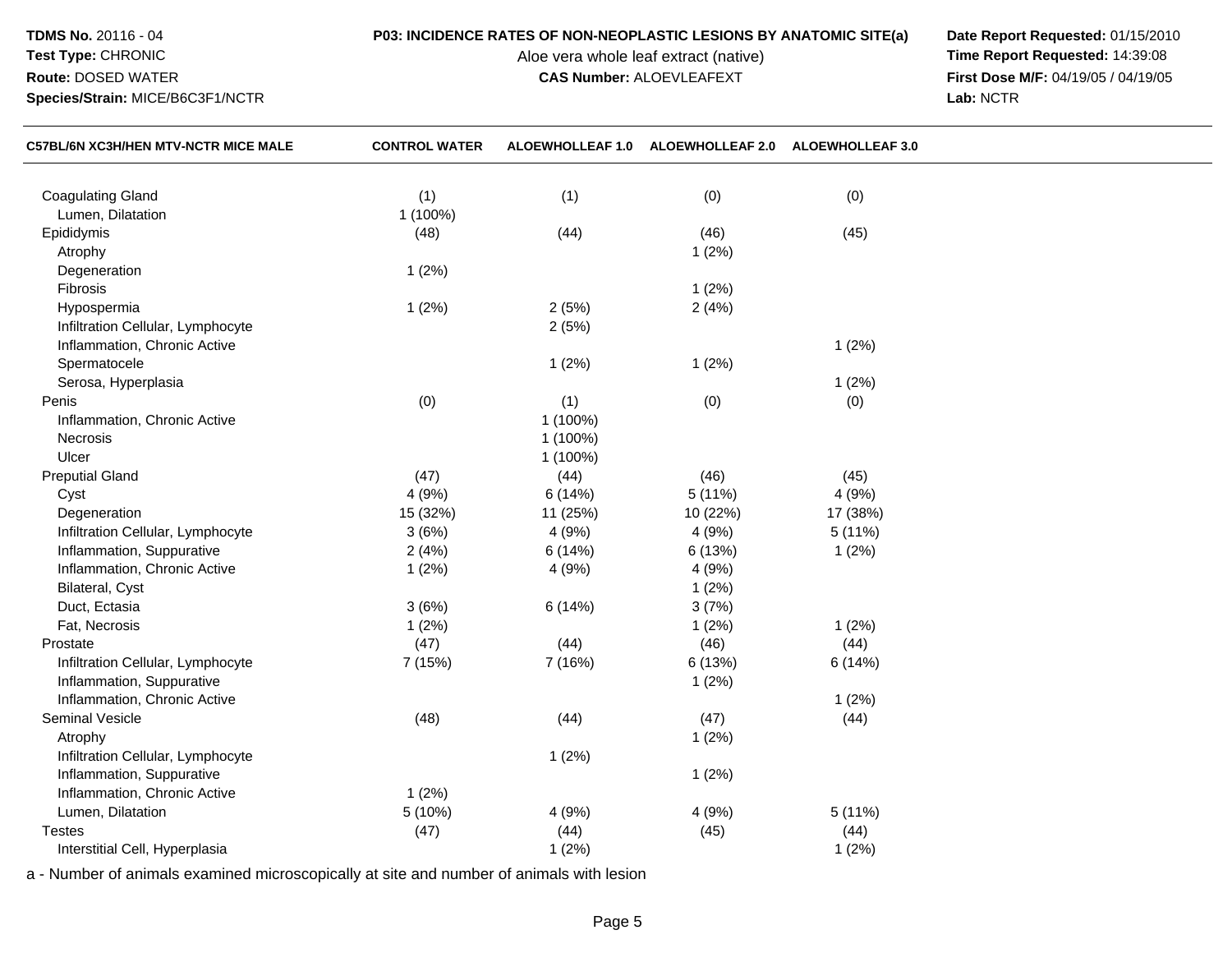## **Test Type:** CHRONIC**Route:** DOSED WATER

**Species/Strain:** MICE/B6C3F1/NCTR

# **P03: INCIDENCE RATES OF NON-NEOPLASTIC LESIONS BY ANATOMIC SITE(a) Date Report Requested: 01/15/2010**<br>Aloe vera whole leaf extract (native) **Time Report Requested: 14:39:08**

Aloe vera whole leaf extract (native)<br>**CAS Number:** ALOEVLEAFEXT

**First Dose M/F:** 04/19/05 / 04/19/05<br>Lab: NCTR **Lab:** NCTR

| <b>C57BL/6N XC3H/HEN MTV-NCTR MICE MALE</b>     | <b>CONTROL WATER</b> |          | ALOEWHOLLEAF 1.0 ALOEWHOLLEAF 2.0 ALOEWHOLLEAF 3.0 |          |  |
|-------------------------------------------------|----------------------|----------|----------------------------------------------------|----------|--|
| Seminiferous Tubule, Degeneration               | 4(9%)                | 4(9%)    | 11 (24%)                                           | 3(7%)    |  |
| <b>HEMATOPOIETIC SYSTEM</b>                     |                      |          |                                                    |          |  |
| <b>Bone Marrow</b>                              | (47)                 | (45)     | (47)                                               | (45)     |  |
| Hyperplasia                                     | 8 (17%)              | 9(20%)   | 13 (28%)                                           | 7 (16%)  |  |
| Lymph Node                                      | (11)                 | (5)      | (9)                                                | (7)      |  |
| Axillary, Hyperplasia, Lymphoid                 | 3(27%)               |          | 2(22%)                                             | 1(14%)   |  |
| Axillary, Infiltration Cellular, Plasma Cell    |                      |          | $1(11\%)$                                          |          |  |
| Inguinal, Hyperplasia, Lymphoid                 | 2(18%)               |          | 3(33%)                                             | 1(14%)   |  |
| Inguinal, Infiltration Cellular, Plasma Cell    |                      | 1(20%)   | 2(22%)                                             | 1(14%)   |  |
| Lumbar, Erythrophagocytosis                     |                      |          |                                                    | 1(14%)   |  |
| Lumbar, Hyperplasia, Lymphoid                   |                      | 1(20%)   |                                                    | 1(14%)   |  |
| Lumbar, Infiltration Cellular, Plasma Cell      |                      |          |                                                    | 1(14%)   |  |
| Mediastinal, Hyperplasia, Lymphoid              | 2(18%)               |          |                                                    |          |  |
| Mediastinal, Infiltration Cellular, Plasma Cell | 1(9%)                |          |                                                    |          |  |
| Pancreatic, Erythrophagocytosis                 |                      |          |                                                    | 1(14%)   |  |
| Pancreatic, Infiltration Cellular, Plasma Cell  |                      |          |                                                    | 1(14%)   |  |
| Renal, Erythrophagocytosis                      |                      |          |                                                    | 1(14%)   |  |
| Renal, Hyperplasia, Lymphoid                    | 1(9%)                |          | $1(11\%)$                                          |          |  |
| Renal, Infiltration Cellular, Plasma Cell       |                      |          | $1(11\%)$                                          | 1(14%)   |  |
| Lymph Node, Mandibular                          | (47)                 | (44)     | (45)                                               | (44)     |  |
| Hyperplasia, Lymphoid                           | 9(19%)               | 5(11%)   | 4 (9%)                                             | 2(5%)    |  |
| Infiltration Cellular, Plasma Cell              |                      | 1(2%)    | 1(2%)                                              | 1(2%)    |  |
| Pigmentation                                    |                      | 1(2%)    |                                                    |          |  |
| Lymph Node, Mesenteric                          | (48)                 | (45)     | (45)                                               | (43)     |  |
| Angiectasis                                     | 5(10%)               | 1(2%)    | 2(4%)                                              | 1(2%)    |  |
| Hematopoietic Cell Proliferation                | 1(2%)                |          |                                                    | 1(2%)    |  |
| Hemorrhage                                      | 10 (21%)             | 13 (29%) | 10 (22%)                                           | 11 (26%) |  |
| Hyperplasia, Lymphoid                           | 28 (58%)             | 17 (38%) | 17 (38%)                                           | 23 (53%) |  |
| Infiltration Cellular, Histiocyte               |                      |          | 2(4%)                                              | 4(9%)    |  |
| Infiltration Cellular, Plasma Cell              |                      |          |                                                    | 2(5%)    |  |
| Infiltration Cellular, Polymorphonuclear        |                      | 1(2%)    | 2(4%)                                              | 1(2%)    |  |
| Thrombus                                        |                      | 1(2%)    |                                                    | 1(2%)    |  |
| Sinus, Dilatation                               | 6 (13%)              | 2(4%)    | 4 (9%)                                             | 2(5%)    |  |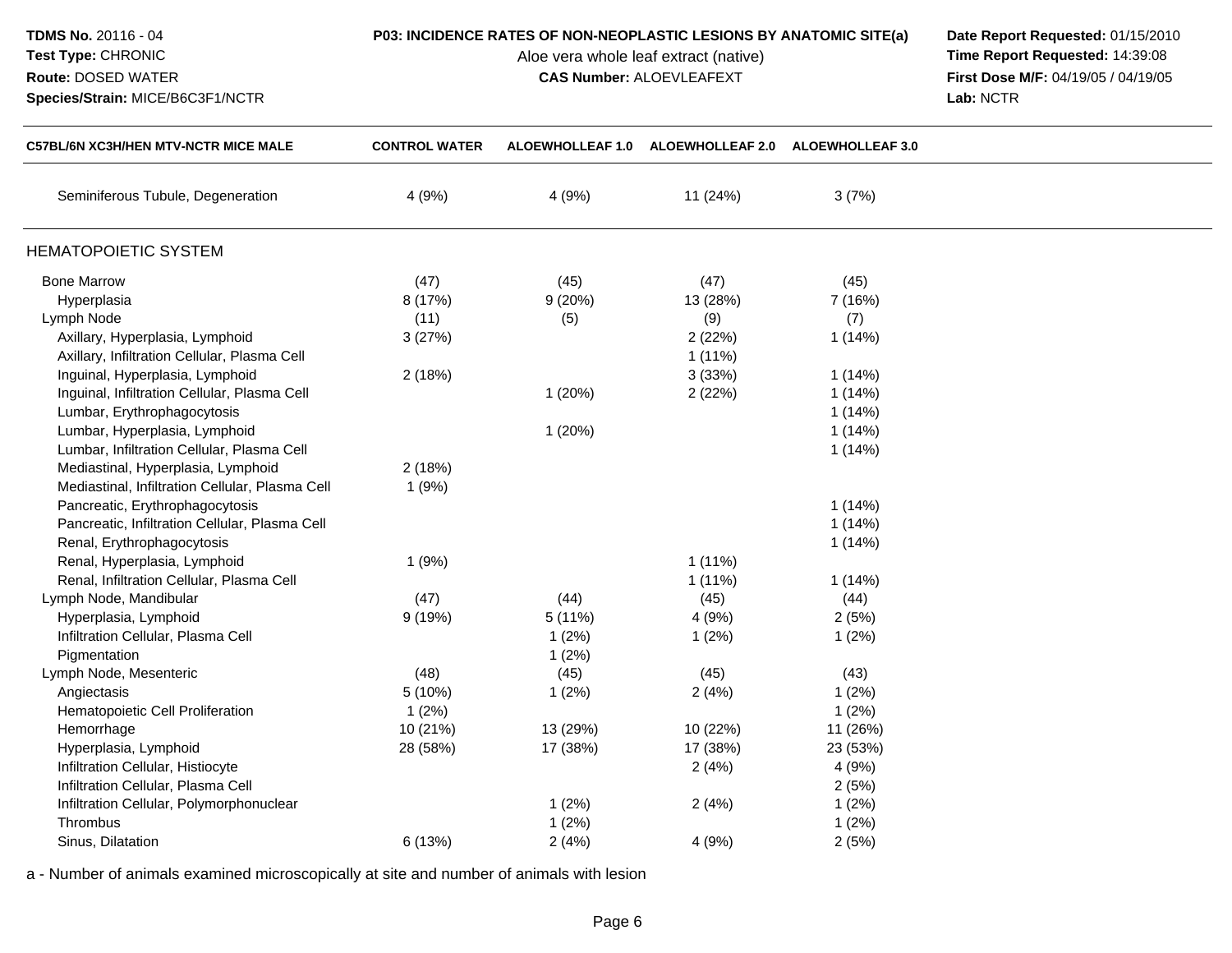## **TDMS No.** 20116 - 04

## **Test Type:** CHRONIC**Route:** DOSED WATER

**Species/Strain:** MICE/B6C3F1/NCTR

# **P03: INCIDENCE RATES OF NON-NEOPLASTIC LESIONS BY ANATOMIC SITE(a) Date Report Requested: 01/15/2010**<br>Aloe vera whole leaf extract (native) **Time Report Requested: 14:39:08**

Aloe vera whole leaf extract (native)<br>**CAS Number:** ALOEVLEAFEXT

**First Dose M/F:** 04/19/05 / 04/19/05<br>Lab: NCTR **Lab:** NCTR

| <b>C57BL/6N XC3H/HEN MTV-NCTR MICE MALE</b> | <b>CONTROL WATER</b> |          | ALOEWHOLLEAF 1.0 ALOEWHOLLEAF 2.0 | <b>ALOEWHOLLEAF 3.0</b> |  |
|---------------------------------------------|----------------------|----------|-----------------------------------|-------------------------|--|
| Spleen                                      | (48)                 | (45)     | (46)                              | (44)                    |  |
| Angiectasis                                 | 1(2%)                |          | 1(2%)                             |                         |  |
| Depletion Lymphoid                          |                      |          | 1(2%)                             |                         |  |
| Hematopoietic Cell Proliferation            | 20 (42%)             | 15 (33%) | 18 (39%)                          | 14 (32%)                |  |
| Hyperplasia, Lymphoid                       | 24 (50%)             | 21 (47%) | 20 (43%)                          | 22 (50%)                |  |
| Pigmentation                                |                      |          | 1(2%)                             |                         |  |
| Thymus                                      | (41)                 | (39)     | (37)                              | (40)                    |  |
| Atrophy                                     | 22 (54%)             | 19 (49%) | 17 (46%)                          | 23 (58%)                |  |
| Hyperplasia, Lymphoid                       | 2(5%)                | 1(3%)    |                                   | 1(3%)                   |  |
| Mineralization                              |                      |          | 1(3%)                             |                         |  |
| <b>INTEGUMENTARY SYSTEM</b>                 |                      |          |                                   |                         |  |
| Skin                                        | (48)                 | (47)     | (46)                              | (48)                    |  |
| Fibrosis                                    |                      | 1(2%)    | 4 (9%)                            |                         |  |
| Hemorrhage                                  |                      |          |                                   | 1(2%)                   |  |
| Hyperplasia, Basal Cell                     |                      |          | 1(2%)                             |                         |  |
| Inflammation, Suppurative                   | 1(2%)                | 2(4%)    | 3(7%)                             | 1(2%)                   |  |
| Inflammation, Chronic                       |                      |          | 1(2%)                             |                         |  |
| Inflammation, Chronic Active                | 1(2%)                | 3(6%)    | 4 (9%)                            | 2(4%)                   |  |
| Metaplasia, Osseous                         |                      |          | 1(2%)                             |                         |  |
| Mineralization                              | 1(2%)                | 1(2%)    | 1(2%)                             |                         |  |
| Necrosis                                    |                      |          |                                   | 1(2%)                   |  |
| Ulcer                                       | 1(2%)                |          | 4(9%)                             | 3(6%)                   |  |
| Epithelium, Hyperplasia                     | 1(2%)                | 6 (13%)  | 4(9%)                             | 4(8%)                   |  |
|                                             |                      |          |                                   |                         |  |
| MUSCULOSKELETAL SYSTEM                      |                      |          |                                   |                         |  |
| <b>Skeletal Muscle</b>                      | (1)                  | (1)      | (3)                               | (0)                     |  |
| <b>NERVOUS SYSTEM</b>                       |                      |          |                                   |                         |  |
| Brain, Cerebrum                             | (47)                 | (46)     | (46)                              |                         |  |
| Mineralization                              |                      |          |                                   | (43)                    |  |
|                                             | 29 (62%)             | 24 (52%) | 24 (52%)                          | 24 (56%)                |  |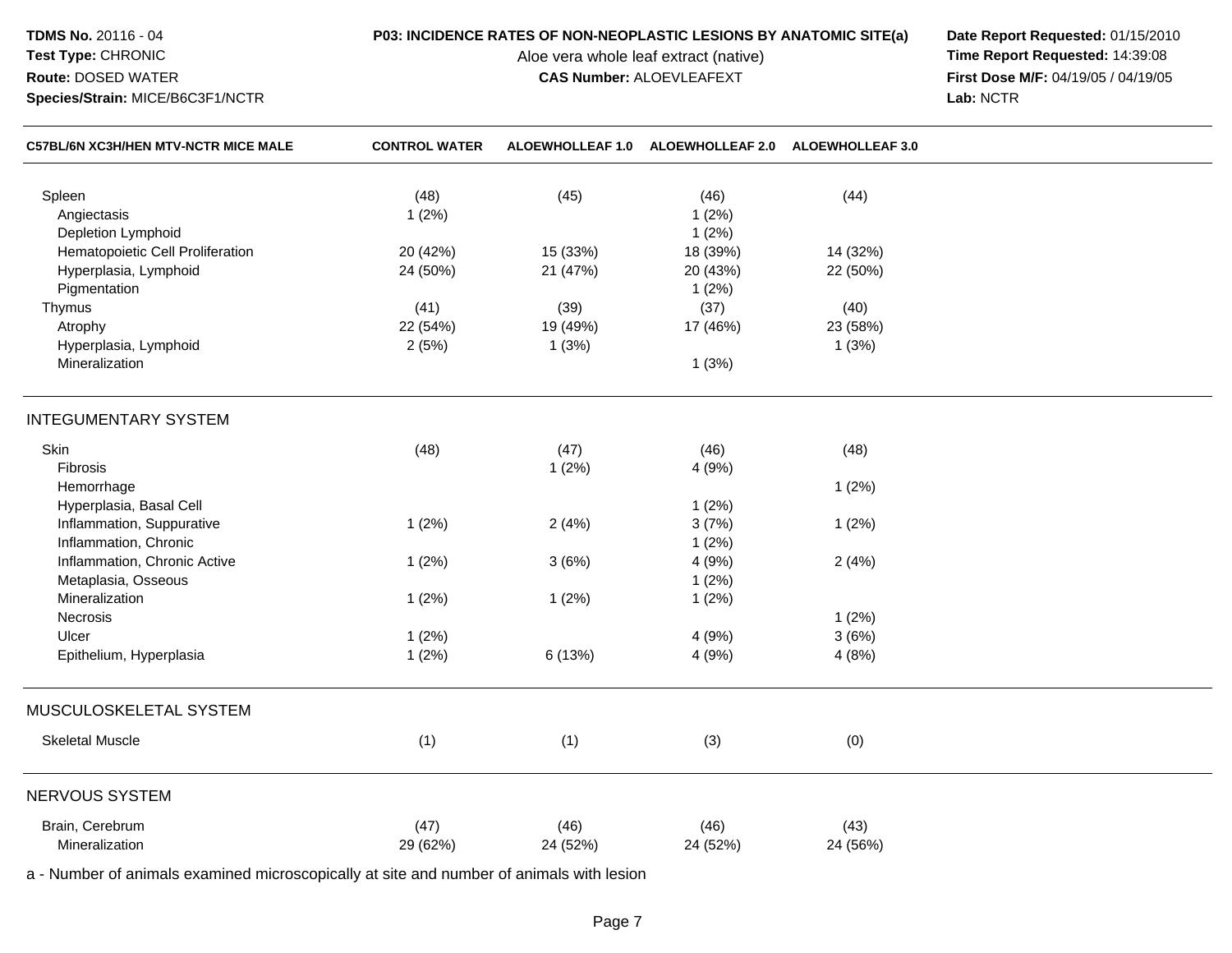| CEZRI IGN YO'N ILICH MTV NOTD MICE MAI E | CONTROL WATER                                                             | ALOCWUOLLEAE 1 A. ALOCWUOLLEAE 2 A. ALOCWUOLLEAE 2 A. |  |           |  |
|------------------------------------------|---------------------------------------------------------------------------|-------------------------------------------------------|--|-----------|--|
| Species/Strain: MICE/B6C3F1/NCTR         |                                                                           |                                                       |  | Lab: NCTR |  |
| <b>Route: DOSED WATER</b>                | <b>CAS Number: ALOEVLEAFEXT</b>                                           |                                                       |  |           |  |
| <b>Test Type: CHRONIC</b>                | Aloe vera whole leaf extract (native)                                     |                                                       |  |           |  |
| <b>TDMS No. 20116 - 04</b>               | <b>P03: INCIDENCE RATES OF NON-NEOPLASTIC LESIONS BY ANATOMIC SITE(a)</b> |                                                       |  |           |  |

**POS BY ANATOMIC SITE(a) Date Report Requested:** 01/15/2010<br>ive) **Date Report Requested:** 14:39:08 **Time Report Requested: 14:39:08 First Dose M/F:** 04/19/05 / 04/19/05<br>Lab: NCTR

| <b>C57BL/6N XC3H/HEN MTV-NCTR MICE MALE</b> | <b>CONTROL WATER</b> | ALOEWHOLLEAF 1.0 | <b>ALOEWHOLLEAF 2.0</b> | <b>ALOEWHOLLEAF 3.0</b> |  |
|---------------------------------------------|----------------------|------------------|-------------------------|-------------------------|--|
|                                             |                      |                  |                         |                         |  |
| <b>RESPIRATORY SYSTEM</b>                   |                      |                  |                         |                         |  |
| Lung                                        | (48)                 | (47)             | (46)                    | (47)                    |  |
| Congestion                                  |                      | 1(2%)            |                         |                         |  |
| Infiltration Cellular, Histiocyte           | 5 (10%)              |                  | 2(4%)                   |                         |  |
| Infiltration Cellular, Lymphocyte           |                      |                  |                         | 1(2%)                   |  |
| Inflammation, Chronic Active                | 1(2%)                |                  |                         |                         |  |
| Thrombus                                    |                      | 1(2%)            |                         |                         |  |
| Alveolar Epithelium, Hyperplasia            |                      | 5 (11%)          | 4 (9%)                  | 2(4%)                   |  |
| Nose                                        | (48)                 | (47)             | (47)                    | (47)                    |  |
| <b>Hyaline Droplet</b>                      | 6 (13%)              | 31 (66%)         | 39 (83%)                | 13 (28%)                |  |
| Posterior To Upper Incisor, Dysplasia       | 1(2%)                |                  | 1(2%)                   |                         |  |
| Trachea                                     | (48)                 | (47)             | (46)                    | (45)                    |  |
| SPECIAL SENSES SYSTEM                       |                      |                  |                         |                         |  |
| Eye                                         | (47)                 | (43)             | (44)                    | (43)                    |  |
| Cataract                                    |                      |                  | 1(2%)                   | 1(2%)                   |  |
| Cornea, Hyperplasia                         |                      | 1(2%)            |                         |                         |  |
| Cornea, Inflammation, Chronic Active        |                      | 1(2%)            |                         |                         |  |
| Harderian Gland                             | (48)                 | (44)             | (46)                    | (44)                    |  |
| Infiltration Cellular, Lymphocyte           | 1(2%)                | 2(5%)            | 3(7%)                   | 2(5%)                   |  |
| Inflammation, Chronic Active                |                      |                  |                         | 1(2%)                   |  |
| Acinus, Degeneration                        |                      | 1(2%)            |                         | 1(2%)                   |  |
| Acinus, Dilatation                          |                      |                  |                         | 1(2%)                   |  |
| Epithelium, Hyperplasia                     |                      |                  | 1(2%)                   |                         |  |
| <b>URINARY SYSTEM</b>                       |                      |                  |                         |                         |  |
| Kidney                                      | (48)                 | (45)             | (46)                    | (45)                    |  |
| Cyst                                        |                      | 3(7%)            | 2(4%)                   |                         |  |
| Cyst Multilocular                           |                      |                  |                         | 1(2%)                   |  |
| Fibrosis                                    |                      |                  | 1(2%)                   |                         |  |
|                                             |                      |                  |                         |                         |  |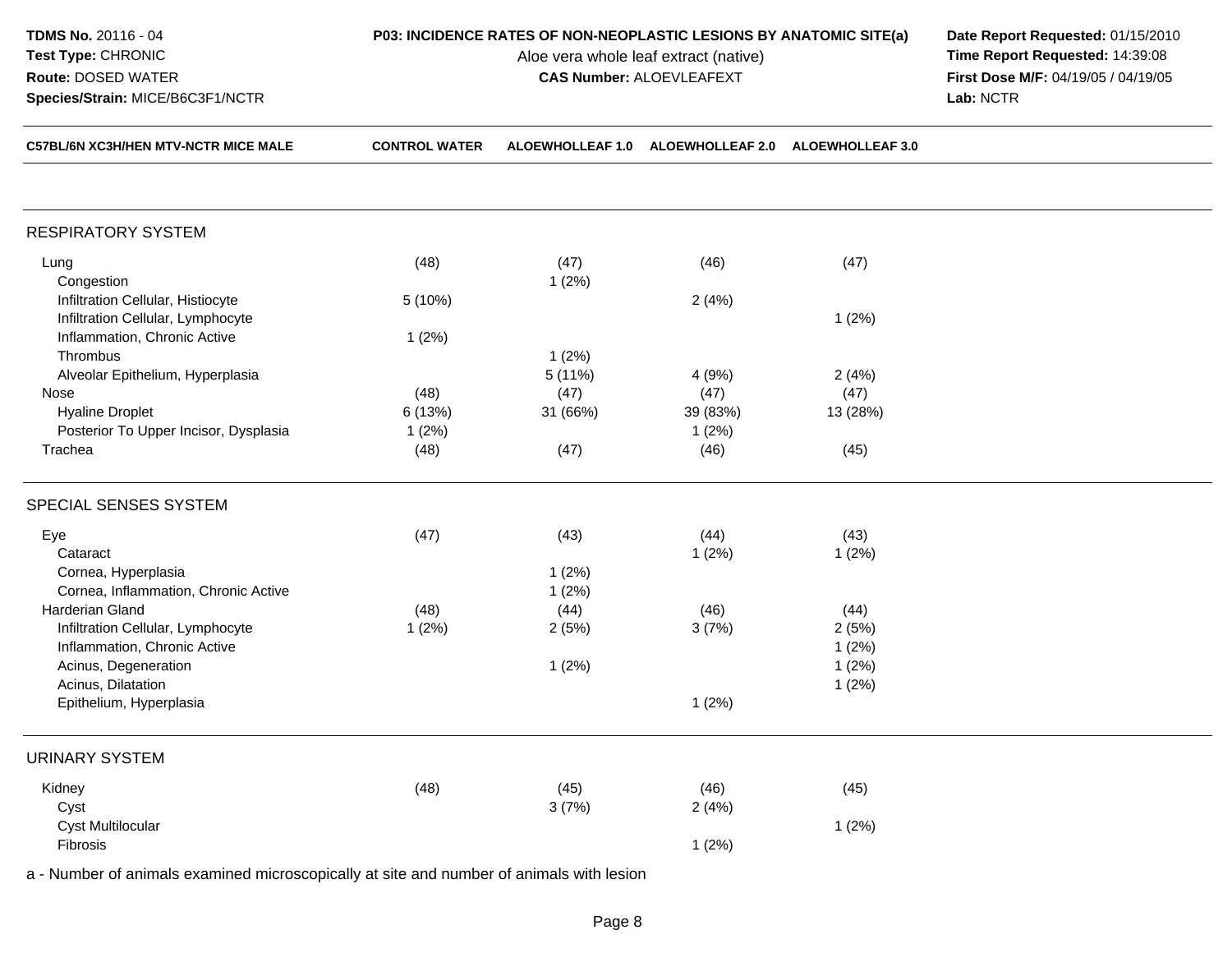| <b>TDMS No. 20116 - 04</b><br>Test Type: CHRONIC<br><b>Route: DOSED WATER</b><br>Species/Strain: MICE/B6C3F1/NCTR | P03: INCIDENCE RATES OF NON-NEOPLASTIC LESIONS BY ANATOMIC SITE(a)<br>Aloe vera whole leaf extract (native)<br><b>CAS Number: ALOEVLEAFEXT</b> |                         |                         | Date Report Requested: 01/15/2010<br>Time Report Requested: 14:39:08<br>First Dose M/F: 04/19/05 / 04/19/05<br>Lab: NCTR |  |
|-------------------------------------------------------------------------------------------------------------------|------------------------------------------------------------------------------------------------------------------------------------------------|-------------------------|-------------------------|--------------------------------------------------------------------------------------------------------------------------|--|
| <b>C57BL/6N XC3H/HEN MTV-NCTR MICE MALE</b>                                                                       | <b>CONTROL WATER</b>                                                                                                                           | <b>ALOEWHOLLEAF 1.0</b> | <b>ALOEWHOLLEAF 2.0</b> | <b>ALOEWHOLLEAF 3.0</b>                                                                                                  |  |
| <b>Hyaline Droplet</b>                                                                                            |                                                                                                                                                |                         | 3(7%)                   |                                                                                                                          |  |
| Infiltration Cellular, Lymphocyte                                                                                 | 10 (21%)                                                                                                                                       | 8(18%)                  | 10 (22%)                | 12 (27%)                                                                                                                 |  |
| Inflammation, Chronic Active                                                                                      |                                                                                                                                                |                         |                         | $1(2\%)$                                                                                                                 |  |
| Metaplasia, Osseous                                                                                               | 2(4%)                                                                                                                                          |                         | 2(4%)                   |                                                                                                                          |  |
| Nephropathy                                                                                                       | 26 (54%)                                                                                                                                       | 18 (40%)                | 17 (37%)                | 20 (44%)                                                                                                                 |  |
| Pigmentation                                                                                                      |                                                                                                                                                |                         | 1(2%)                   |                                                                                                                          |  |
| Pelvis, Dilatation                                                                                                |                                                                                                                                                | 1(2%)                   | 1 $(2%)$                |                                                                                                                          |  |
| Urethra                                                                                                           | (1)                                                                                                                                            | (0)                     | (0)                     | (1)                                                                                                                      |  |
| Bulbourethral Gland, Dilatation                                                                                   | $1(100\%)$                                                                                                                                     |                         |                         |                                                                                                                          |  |
| Bulbourethral Gland, Infiltration Cellular,<br>Lymphocyte                                                         | $1(100\%)$                                                                                                                                     |                         |                         |                                                                                                                          |  |
| Urinary Bladder                                                                                                   | (48)                                                                                                                                           | (45)                    | (45)                    | (44)                                                                                                                     |  |
| Infiltration Cellular, Lymphocyte                                                                                 | 3(6%)                                                                                                                                          | 2 (4%)                  | 2(4%)                   | 2(5%)                                                                                                                    |  |
| Inflammation, Chronic Active                                                                                      |                                                                                                                                                |                         |                         | 1(2%)                                                                                                                    |  |
| Lumen, Dilatation                                                                                                 | 3(6%)                                                                                                                                          | 1(2%)                   | 1(2%)                   | 1(2%)                                                                                                                    |  |

\*\*\* END OF MALE \*\*\*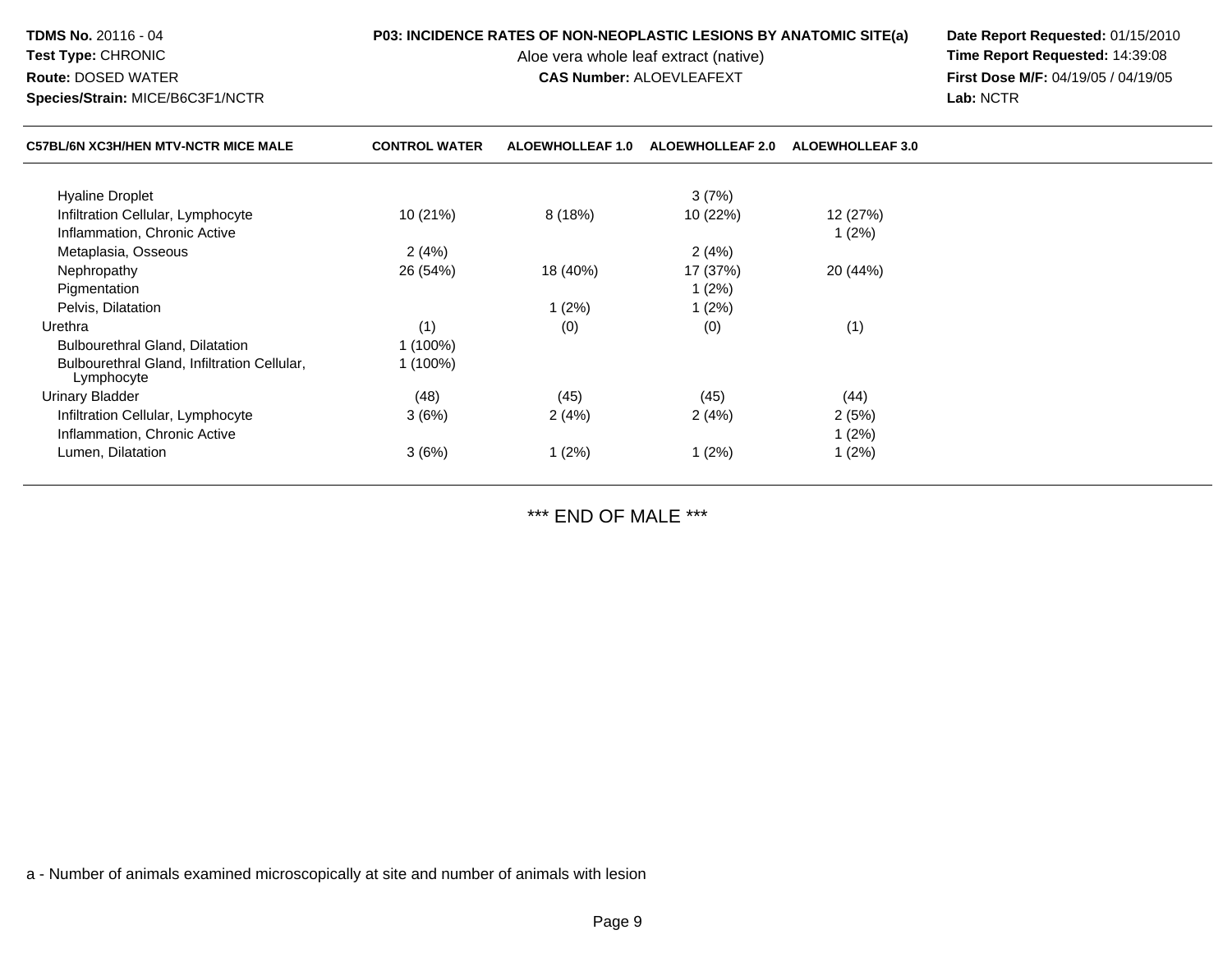| <b>TDMS No. 20116 - 04</b>       |
|----------------------------------|
| <b>Test Type: CHRONIC</b>        |
| <b>Route: DOSED WATER</b>        |
| Species/Strain: MICE/B6C3F1/NCTR |

Aloe vera whole leaf extract (native)<br>**CAS Number: ALOEVLEAFEXT** 

**P03: INCIDENCE RATES OF NON-NEOPLASTIC LESIONS BY ANATOMIC SITE(a) Date Report Requested: 01/15/2010**<br>Aloe vera whole leaf extract (native) **Time Report Requested: 14:39:08 CAS Number:** ALOEVLEAFEXT **First Dose M/F:** 04/19/05 / 04/19/05 **Lab:** NCTR

| C57BL/6N XC3H/HEN MTV-NCTR MICE FEMALE  | <b>CONTROL WATER</b> |              | ALOEWHOLLEAF 1.0 ALOEWHOLLEAF 2.0 ALOEWHOLLEAF 3.0 |              |  |
|-----------------------------------------|----------------------|--------------|----------------------------------------------------|--------------|--|
| <b>Disposition Summary</b>              |                      |              |                                                    |              |  |
| <b>Animals Initially In Study</b>       | 48                   | 48           | 48                                                 | 48           |  |
| <b>Early Deaths</b>                     |                      |              |                                                    |              |  |
| <b>Moribund Sacrifice</b>               | 6                    | 12           | 8                                                  | 6            |  |
| <b>Natural Death</b>                    | 5                    | 4            | 3                                                  | 5            |  |
| <b>Survivors</b>                        |                      |              |                                                    |              |  |
| <b>Moribund Sacrifice</b>               | 1                    | 1            |                                                    | 1            |  |
| <b>Natural Death</b>                    |                      | $\mathbf{1}$ | 1                                                  | $\mathbf{2}$ |  |
| <b>Terminal Sacrifice</b>               | 35                   | 30           | 36                                                 | 34           |  |
| <b>Animals Examined Microscopically</b> | 47                   | 48           | 48                                                 | 48           |  |
| <b>ALIMENTARY SYSTEM</b>                |                      |              |                                                    |              |  |
| Gallbladder                             | (42)                 | (43)         | (44)                                               | (41)         |  |
| Intestine Large, Ascending Colon        | (43)                 | (43)         | (44)                                               | (43)         |  |
| Goblet Cell, Hyperplasia                | 1(2%)                | 15 (35%)     | 20 (45%)                                           | 25 (58%)     |  |
| Intestine Large, Cecum                  | (42)                 | (43)         | (44)                                               | (42)         |  |
| Hyperplasia, Lymphoid                   | 1(2%)                |              |                                                    |              |  |
| Goblet Cell, Hyperplasia                | 1(2%)                |              | 2(5%)                                              | 2(5%)        |  |
| Intestine Large, Descending Colon       | (43)                 | (43)         | (44)                                               | (43)         |  |
| Goblet Cell, Hyperplasia                |                      | 4 (9%)       | 7 (16%)                                            | 17 (40%)     |  |
| Intestine Large, Rectum                 | (43)                 | (43)         | (44)                                               | (42)         |  |
| Intestine Large, Transverse Colon       | (42)                 | (42)         | (44)                                               | (43)         |  |
| Goblet Cell, Hyperplasia                | 2(5%)                | 18 (43%)     | 23 (52%)                                           | 26 (60%)     |  |
| Intestine Small, Duodenum               | (43)                 | (43)         | (44)                                               | (42)         |  |
| Intestine Small, Ileum                  | (42)                 | (43)         | (44)                                               | (42)         |  |
| Hyperplasia, Lymphoid                   |                      |              | 1(2%)                                              | 1(2%)        |  |
| Intestine Small, Jejunum                | (42)                 | (43)         | (44)                                               | (42)         |  |
| Liver                                   | (45)                 | (44)         | (46)                                               | (46)         |  |
| Autolysis                               |                      |              |                                                    | 1(2%)        |  |
| <b>Basophilic Focus</b>                 | 1(2%)                |              | 1(2%)                                              | 4 (9%)       |  |
| Clear Cell Focus                        |                      | 1(2%)        |                                                    |              |  |
| Cyst, Multiple                          |                      |              |                                                    | 1(2%)        |  |
| Cytomegaly                              |                      | 1(2%)        |                                                    |              |  |
| <b>Eosinophilic Focus</b>               | 1(2%)                |              |                                                    | 1(2%)        |  |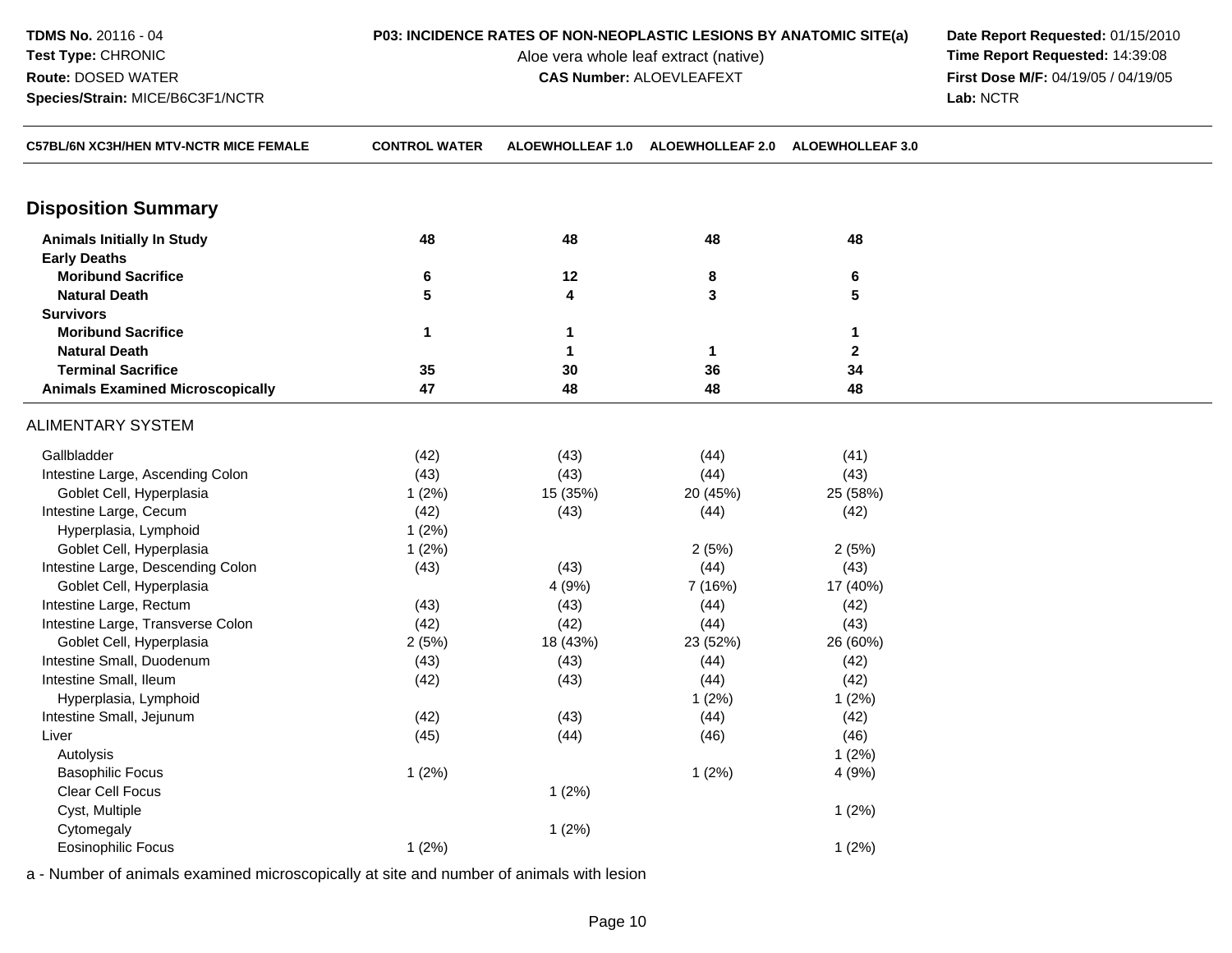## **TDMS No.** 20116 - 04

# **Test Type:** CHRONIC**Route:** DOSED WATER

**Species/Strain:** MICE/B6C3F1/NCTR

Aloe vera whole leaf extract (native)<br>**CAS Number:** ALOEVLEAFEXT

**P03: INCIDENCE RATES OF NON-NEOPLASTIC LESIONS BY ANATOMIC SITE(a) Date Report Requested: 01/15/2010**<br>Aloe vera whole leaf extract (native) **Time Report Requested: 14:39:08 First Dose M/F:** 04/19/05 / 04/19/05<br>Lab: NCTR **Lab:** NCTR

| <b>C57BL/6N XC3H/HEN MTV-NCTR MICE FEMALE</b> | <b>CONTROL WATER</b> | <b>ALOEWHOLLEAF 1.0</b> | ALOEWHOLLEAF 2.0 ALOEWHOLLEAF 3.0 |          |  |
|-----------------------------------------------|----------------------|-------------------------|-----------------------------------|----------|--|
| Hematopoietic Cell Proliferation              | 1(2%)                | 1(2%)                   |                                   | 2(4%)    |  |
| Infiltration Cellular, Lymphocyte             | 10 (22%)             | 6(14%)                  | 6 (13%)                           | 9(20%)   |  |
| Inflammation, Chronic Active                  | 6(13%)               | 5(11%)                  | 4 (9%)                            | 5(11%)   |  |
| <b>Mixed Cell Focus</b>                       | 1(2%)                |                         | 1(2%)                             | 1(2%)    |  |
| Necrosis                                      | 3(7%)                | 2(5%)                   | 2(4%)                             | 3(7%)    |  |
| Pigmentation                                  | 1(2%)                |                         | 1(2%)                             |          |  |
| <b>Tension Lipidosis</b>                      | 7 (16%)              | 5(11%)                  | 2(4%)                             | 5(11%)   |  |
| Vacuolization Cytoplasmic                     | 12 (27%)             | 14 (32%)                | 12 (26%)                          | 16 (35%) |  |
| Bile Duct, Hyperplasia                        |                      | 1(2%)                   |                                   |          |  |
| Oval Cell, Hyperplasia                        | 1(2%)                |                         |                                   |          |  |
| Parenchyma, Degeneration                      |                      |                         | 1(2%)                             |          |  |
| Mesentery                                     | (6)                  | (8)                     | (9)                               | (3)      |  |
| Angiectasis                                   |                      |                         | $1(11\%)$                         |          |  |
| Infiltration Cellular, Lymphocyte             |                      |                         | $1(11\%)$                         |          |  |
| Inflammation, Chronic Active                  |                      |                         | 1(11%)                            |          |  |
| Fat, Hemorrhage                               | 1(17%)               |                         |                                   | 1(33%)   |  |
| Fat, Infiltration Cellular, Histiocyte        |                      |                         |                                   | 1(33%)   |  |
| Fat, Necrosis                                 | 6 (100%)             | 8 (100%)                | 8 (89%)                           | 2(67%)   |  |
| Oral Mucosa                                   | (1)                  | (0)                     | (0)                               | (0)      |  |
| Pancreas                                      | (42)                 | (43)                    | (44)                              | (43)     |  |
| Cyst                                          |                      |                         |                                   | 1(2%)    |  |
| Hemorrhage                                    |                      |                         |                                   | 1(2%)    |  |
| Infiltration Cellular, Lymphocyte             | 11 (26%)             | 4(9%)                   | 13 (30%)                          | 15 (35%) |  |
| Vacuolization Cytoplasmic                     | 1(2%)                | 2(5%)                   |                                   |          |  |
| Acinus, Degeneration                          | 1(2%)                | 1(2%)                   | 1(2%)                             |          |  |
| Duct, Dilatation                              |                      |                         | 1(2%)                             | 1(2%)    |  |
| Salivary Glands                               | (43)                 | (43)                    | (44)                              | (43)     |  |
| Infiltration Cellular, Lymphocyte             | 29 (67%)             | 31 (72%)                | 31 (70%)                          | 26 (60%) |  |
| Stomach, Forestomach                          | (43)                 | (44)                    | (45)                              | (42)     |  |
| Keratin Cyst                                  | 1(2%)                | 1(2%)                   |                                   |          |  |
| Epithelium, Hyperplasia                       |                      | 2(5%)                   | 1(2%)                             | 1(2%)    |  |
| Stomach, Glandular                            | (43)                 | (44)                    | (45)                              | (42)     |  |
| Cyst                                          | 1(2%)                |                         |                                   |          |  |
| Erosion                                       |                      |                         |                                   | 1(2%)    |  |
| Inflammation, Chronic Active                  |                      | 1(2%)                   |                                   |          |  |
| Epithelium, Hyperplasia                       |                      | 1(2%)                   | 3(7%)                             | 4 (10%)  |  |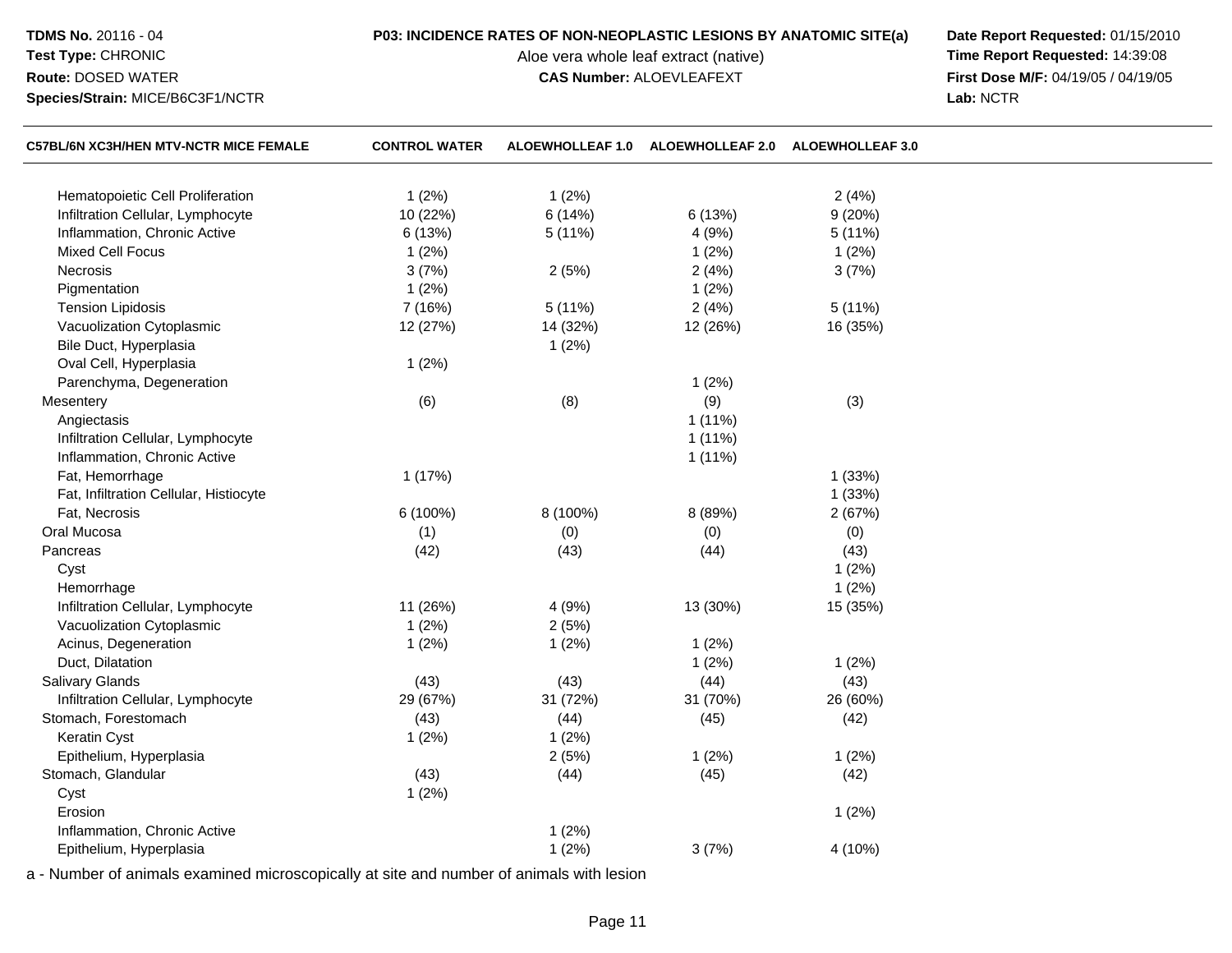| TDMS No. 20116 - 04<br>Test Type: CHRONIC<br>Route: DOSED WATER<br>Species/Strain: MICE/B6C3F1/NCTR |                                   | P03: INCIDENCE RATES OF NON-NEOPLASTIC LESIONS BY ANATOMIC SITE(a)<br>Aloe vera whole leaf extract (native)<br><b>CAS Number: ALOEVLEAFEXT</b> | Date Report Requested: 01/15/2010<br>Time Report Requested: 14:39:08<br>First Dose M/F: 04/19/05 / 04/19/05<br>Lab: NCTR |                                    |  |
|-----------------------------------------------------------------------------------------------------|-----------------------------------|------------------------------------------------------------------------------------------------------------------------------------------------|--------------------------------------------------------------------------------------------------------------------------|------------------------------------|--|
| C57BL/6N XC3H/HEN MTV-NCTR MICE FEMALE                                                              | <b>CONTROL WATER</b>              | ALOEWHOLLEAF 1.0                                                                                                                               | <b>ALOEWHOLLEAF 2.0</b>                                                                                                  | <b>ALOEWHOLLEAF 3.0</b>            |  |
| CARDIOVASCULAR SYSTEM                                                                               |                                   |                                                                                                                                                |                                                                                                                          |                                    |  |
| Heart<br>Cardiomyopathy<br>Inflammation, Chronic Active<br>Mineralization                           | (45)<br>4 (9%)<br>1(2%)           | (46)<br>2(4%)                                                                                                                                  | (46)<br>3(7%)<br>1(2%)                                                                                                   | (44)                               |  |
| <b>ENDOCRINE SYSTEM</b>                                                                             |                                   |                                                                                                                                                |                                                                                                                          |                                    |  |
| <b>Adrenal Cortex</b><br>Vacuolization Cytoplasmic<br>Subcapsular, Hyperplasia<br>Adrenal Medulla   | (44)<br>4(9%)<br>43 (98%)<br>(44) | (43)<br>4(9%)<br>43 (100%)<br>(42)                                                                                                             | (44)<br>$1(2\%)$<br>43 (98%)<br>(44)                                                                                     | (44)<br>1(2%)<br>44 (100%)<br>(44) |  |
| Hyperplasia<br>Pigmentation<br>Islets, Pancreatic<br>Hyperplasia                                    | 1(2%)<br>(42)<br>1(2%)            | (43)<br>5(12%)                                                                                                                                 | $1(2\%)$<br>(44)<br>$1(2\%)$                                                                                             | 1(2%)<br>(43)<br>2(5%)             |  |
| Parathyroid Gland<br>Cyst<br>Infiltration Cellular, Lymphocyte                                      | (42)                              | (37)<br>1(3%)                                                                                                                                  | (42)<br>$1(2\%)$                                                                                                         | (40)<br>1(3%)                      |  |
| <b>Pituitary Gland</b><br>Thrombus<br>Pars Distalis, Angiectasis<br>Pars Distalis, Cyst             | (43)                              | (38)                                                                                                                                           | (41)<br>$1(2\%)$<br>$1(2\%)$<br>$1(2\%)$                                                                                 | (44)<br>1(2%)<br>2(5%)             |  |
| Pars Distalis, Hyperplasia<br>Pars Intermedia, Angiectasis<br><b>Thyroid Gland</b>                  | 7 (16%)<br>(43)                   | 8 (21%)                                                                                                                                        | 10 (24%)<br>1(2%)                                                                                                        | 11 (25%)                           |  |
| Cyst<br><b>Ectopic Thymus</b>                                                                       | 2(5%)                             | (43)<br>1(2%)<br>1(2%)                                                                                                                         | (44)<br>1(2%)                                                                                                            | (43)                               |  |
| Infiltration Cellular, Lymphocyte<br>Inflammation, Suppurative<br>Inflammation, Chronic Active      | 3(7%)                             | 1(2%)                                                                                                                                          | 2(5%)<br>1(2%)                                                                                                           | 6(14%)<br>1(2%)                    |  |
| Follicle, Degeneration<br>Follicular Cell, Hyperplasia                                              | 6(14%)<br>3(7%)                   | 10 (23%)<br>1(2%)                                                                                                                              | 9(20%)<br>1(2%)                                                                                                          | 6(14%)                             |  |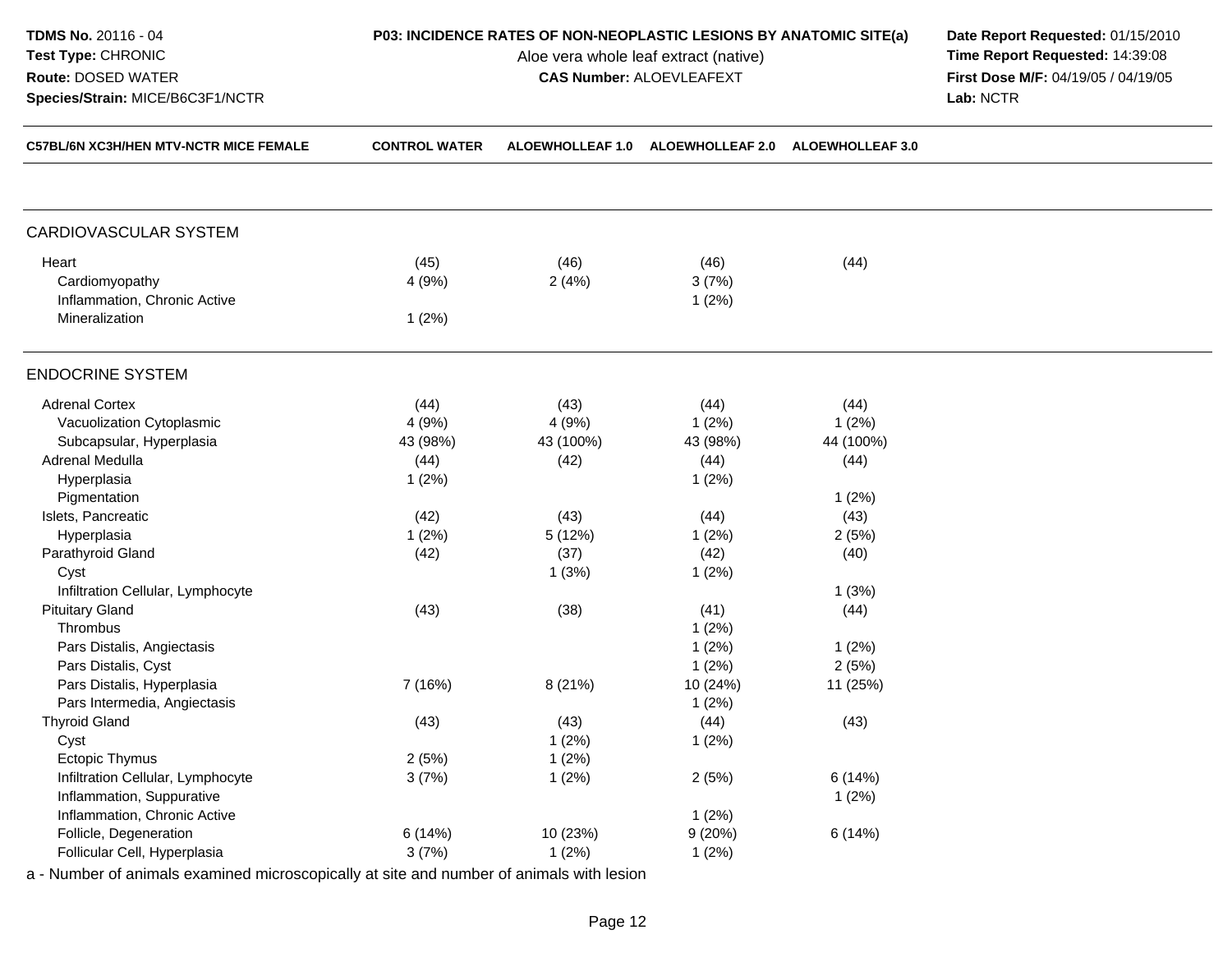| TDMS No. 20116 - 04<br>Test Type: CHRONIC<br>Route: DOSED WATER<br>Species/Strain: MICE/B6C3F1/NCTR |                      | P03: INCIDENCE RATES OF NON-NEOPLASTIC LESIONS BY ANATOMIC SITE(a)<br>Aloe vera whole leaf extract (native)<br><b>CAS Number: ALOEVLEAFEXT</b> | Date Report Requested: 01/15/2010<br>Time Report Requested: 14:39:08<br>First Dose M/F: 04/19/05 / 04/19/05<br>Lab: NCTR |                         |  |
|-----------------------------------------------------------------------------------------------------|----------------------|------------------------------------------------------------------------------------------------------------------------------------------------|--------------------------------------------------------------------------------------------------------------------------|-------------------------|--|
| C57BL/6N XC3H/HEN MTV-NCTR MICE FEMALE                                                              | <b>CONTROL WATER</b> | <b>ALOEWHOLLEAF 1.0</b>                                                                                                                        | <b>ALOEWHOLLEAF 2.0</b>                                                                                                  | <b>ALOEWHOLLEAF 3.0</b> |  |
| Follicular Cell, Hypertrophy                                                                        | 1(2%)                |                                                                                                                                                |                                                                                                                          |                         |  |
| <b>GENERAL BODY SYSTEM</b>                                                                          |                      |                                                                                                                                                |                                                                                                                          |                         |  |
| None                                                                                                |                      |                                                                                                                                                |                                                                                                                          |                         |  |
| <b>GENITAL SYSTEM</b>                                                                               |                      |                                                                                                                                                |                                                                                                                          |                         |  |
| <b>Clitoral Gland</b>                                                                               | (44)                 | (44)                                                                                                                                           | (44)                                                                                                                     | (42)                    |  |
| Degeneration                                                                                        | 43 (98%)             | 44 (100%)                                                                                                                                      | 43 (98%)                                                                                                                 | 40 (95%)                |  |
| Ovary                                                                                               | (44)                 | (46)                                                                                                                                           | (45)                                                                                                                     | (44)                    |  |
| Atrophy                                                                                             | 40 (91%)             | 39 (85%)                                                                                                                                       | 40 (89%)                                                                                                                 | 39 (89%)                |  |
| Autolysis                                                                                           |                      | 1(2%)                                                                                                                                          |                                                                                                                          |                         |  |
| Cyst                                                                                                | 14 (32%)             | 18 (39%)                                                                                                                                       | 12 (27%)                                                                                                                 | 9(20%)                  |  |
| Cyst, Multiple                                                                                      | 1(2%)                |                                                                                                                                                | 2(4%)                                                                                                                    | 2(5%)                   |  |
| Hemorrhage                                                                                          |                      |                                                                                                                                                | 1(2%)                                                                                                                    |                         |  |
| Uterus                                                                                              | (46)                 | (45)                                                                                                                                           | (44)                                                                                                                     | (45)                    |  |
| Angiectasis                                                                                         |                      |                                                                                                                                                | 1(2%)                                                                                                                    |                         |  |
| Autolysis                                                                                           | 1(2%)                |                                                                                                                                                |                                                                                                                          | 1(2%)                   |  |
| Edema                                                                                               | 1(2%)                |                                                                                                                                                |                                                                                                                          |                         |  |
| Hydrometra                                                                                          |                      | 1(2%)                                                                                                                                          |                                                                                                                          | 1(2%)                   |  |
| Thrombus                                                                                            |                      | 1(2%)                                                                                                                                          | 1(2%)                                                                                                                    | 1(2%)                   |  |
| Endometrium, Hyperplasia, Cystic<br>Lumen, Dilatation                                               | 43 (93%)<br>1(2%)    | 44 (98%)                                                                                                                                       | 43 (98%)                                                                                                                 | 43 (96%)                |  |
| <b>HEMATOPOIETIC SYSTEM</b>                                                                         |                      |                                                                                                                                                |                                                                                                                          |                         |  |
| <b>Bone Marrow</b><br>Fibrosis                                                                      | (43)<br>1(2%)        | (43)                                                                                                                                           | (44)                                                                                                                     | (43)                    |  |
| Hyperplasia                                                                                         | 7 (16%)              | 5 (12%)                                                                                                                                        | 5 (11%)                                                                                                                  | 3(7%)                   |  |
| Lymph Node                                                                                          | (14)                 | (15)                                                                                                                                           | (12)                                                                                                                     | (13)                    |  |
| Axillary, Infiltration Cellular, Polymorphonuclear                                                  |                      | 1(7%)                                                                                                                                          |                                                                                                                          |                         |  |
| Iliac, Hyperplasia, Lymphoid                                                                        |                      |                                                                                                                                                |                                                                                                                          | 1(8%)                   |  |
| Iliac, Infiltration Cellular, Plasma Cell                                                           |                      |                                                                                                                                                |                                                                                                                          | 1(8%)                   |  |
|                                                                                                     |                      |                                                                                                                                                |                                                                                                                          |                         |  |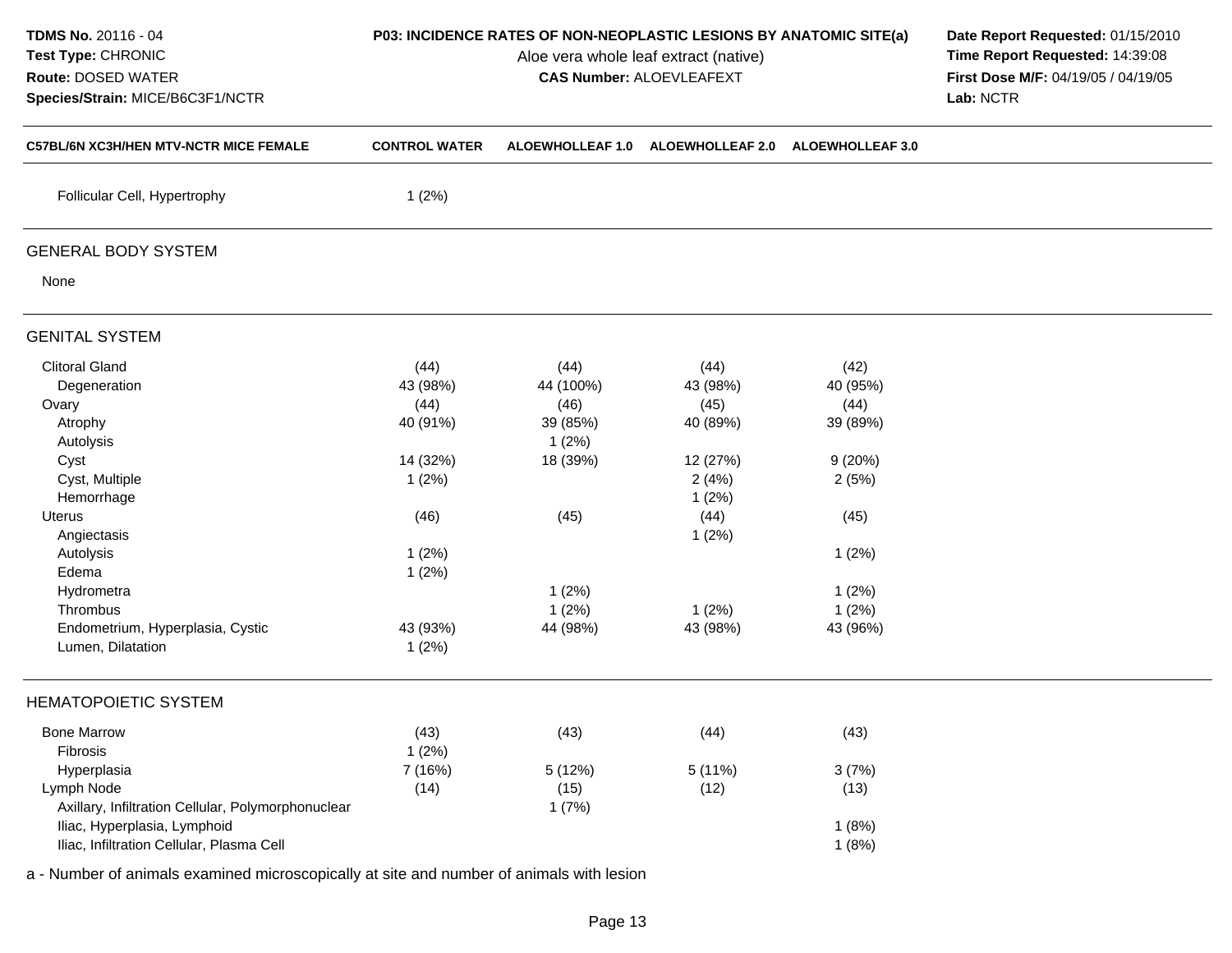| TDMS No. 20116 - 04                                                        |                      | P03: INCIDENCE RATES OF NON-NEOPLASTIC LESIONS BY ANATOMIC SITE(a) | Date Report Requested: 01/15/2010   |                         |  |
|----------------------------------------------------------------------------|----------------------|--------------------------------------------------------------------|-------------------------------------|-------------------------|--|
| Test Type: CHRONIC                                                         |                      | Aloe vera whole leaf extract (native)                              | Time Report Requested: 14:39:08     |                         |  |
| Route: DOSED WATER                                                         |                      | <b>CAS Number: ALOEVLEAFEXT</b>                                    | First Dose M/F: 04/19/05 / 04/19/05 |                         |  |
| Species/Strain: MICE/B6C3F1/NCTR<br>C57BL/6N XC3H/HEN MTV-NCTR MICE FEMALE |                      |                                                                    | Lab: NCTR                           |                         |  |
|                                                                            | <b>CONTROL WATER</b> | ALOEWHOLLEAF 1.0                                                   | <b>ALOEWHOLLEAF 2.0</b>             | <b>ALOEWHOLLEAF 3.0</b> |  |
| Iliac, Infiltration Cellular, Polymorphonuclear                            |                      |                                                                    |                                     | 1(8%)                   |  |
| Lumbar, Hemorrhage                                                         |                      |                                                                    |                                     | 2(15%)                  |  |
| Lumbar, Hyperplasia, Lymphoid                                              | 3(21%)               |                                                                    | 1(8%)                               | 5 (38%)                 |  |
| Lumbar, Infiltration Cellular, Plasma Cell                                 | 1(7%)                |                                                                    | 1(8%)                               |                         |  |
| Lumbar, Infiltration Cellular,<br>Polymorphonuclear                        | 2(14%)               | 1(7%)                                                              |                                     |                         |  |
| Lumbar, Sinus, Dilatation                                                  |                      |                                                                    |                                     | 1(8%)                   |  |
| Renal, Hemorrhage                                                          |                      |                                                                    |                                     | 1(8%)                   |  |
| Renal, Hyperplasia, Lymphoid                                               | 2(14%)               |                                                                    |                                     | 1(8%)                   |  |
| Renal, Infiltration Cellular, Polymorphonuclear                            | 2(14%)               |                                                                    |                                     |                         |  |
| Lymph Node, Mandibular                                                     | (43)                 | (44)                                                               | (45)                                | (43)                    |  |
| Amyloid Deposition                                                         |                      | 1(2%)                                                              |                                     |                         |  |
| Hyperplasia, Lymphoid                                                      | 11 (26%)             | 13 (30%)                                                           | 12 (27%)                            | 14 (33%)                |  |
| Infiltration Cellular, Lymphocyte                                          |                      | 1(2%)                                                              |                                     |                         |  |
| Infiltration Cellular, Plasma Cell                                         | 1(2%)                | 2(5%)                                                              |                                     |                         |  |
| Infiltration Cellular, Polymorphonuclear                                   | 1(2%)                |                                                                    | 1(2%)                               |                         |  |
| Lymph Node, Mesenteric                                                     | (43)                 | (45)                                                               | (43)                                | (42)                    |  |
| Amyloid Deposition                                                         |                      | 1(2%)                                                              |                                     |                         |  |
| Angiectasis                                                                | 1(2%)                |                                                                    | 1(2%)                               |                         |  |
| Hemorrhage                                                                 |                      | 1(2%)                                                              |                                     | 2(5%)                   |  |
| Hyperplasia, Lymphoid                                                      | 10 (23%)             | 12 (27%)                                                           | 14 (33%)                            | 16 (38%)                |  |
| Infiltration Cellular, Plasma Cell                                         | 1(2%)                | 2(4%)                                                              |                                     |                         |  |
| Sinus, Dilatation                                                          |                      |                                                                    |                                     | 1(2%)                   |  |
| Spleen                                                                     | (44)                 | (46)                                                               | (45)                                | (44)                    |  |
| Amyloid Deposition                                                         |                      | 1(2%)                                                              |                                     |                         |  |
| Depletion Lymphoid                                                         |                      |                                                                    |                                     | 1(2%)                   |  |
| Fibrosis, Stromal                                                          | 1(2%)                |                                                                    |                                     |                         |  |
| Hematopoietic Cell Proliferation                                           | 16 (36%)             | 13 (28%)                                                           | 9(20%)                              | 12 (27%)                |  |
| Hyperplasia, Lymphoid                                                      | 20 (45%)             | 23 (50%)                                                           | 21 (47%)                            | 24 (55%)                |  |
| Necrosis                                                                   |                      |                                                                    | 1(2%)                               |                         |  |
| Pigmentation                                                               | 3(7%)                | 4 (9%)                                                             | 4 (9%)                              | 5(11%)                  |  |
| Thrombus                                                                   | 1(2%)                |                                                                    |                                     |                         |  |
| Thymus                                                                     | (41)                 | (44)                                                               | (43)                                | (41)                    |  |
| Amyloid Deposition                                                         |                      | 1(2%)                                                              |                                     |                         |  |
| Atrophy                                                                    | 10 (24%)             | 14 (32%)                                                           | 17 (40%)                            | 10 (24%)                |  |
| Cyst                                                                       |                      |                                                                    |                                     | 1(2%)                   |  |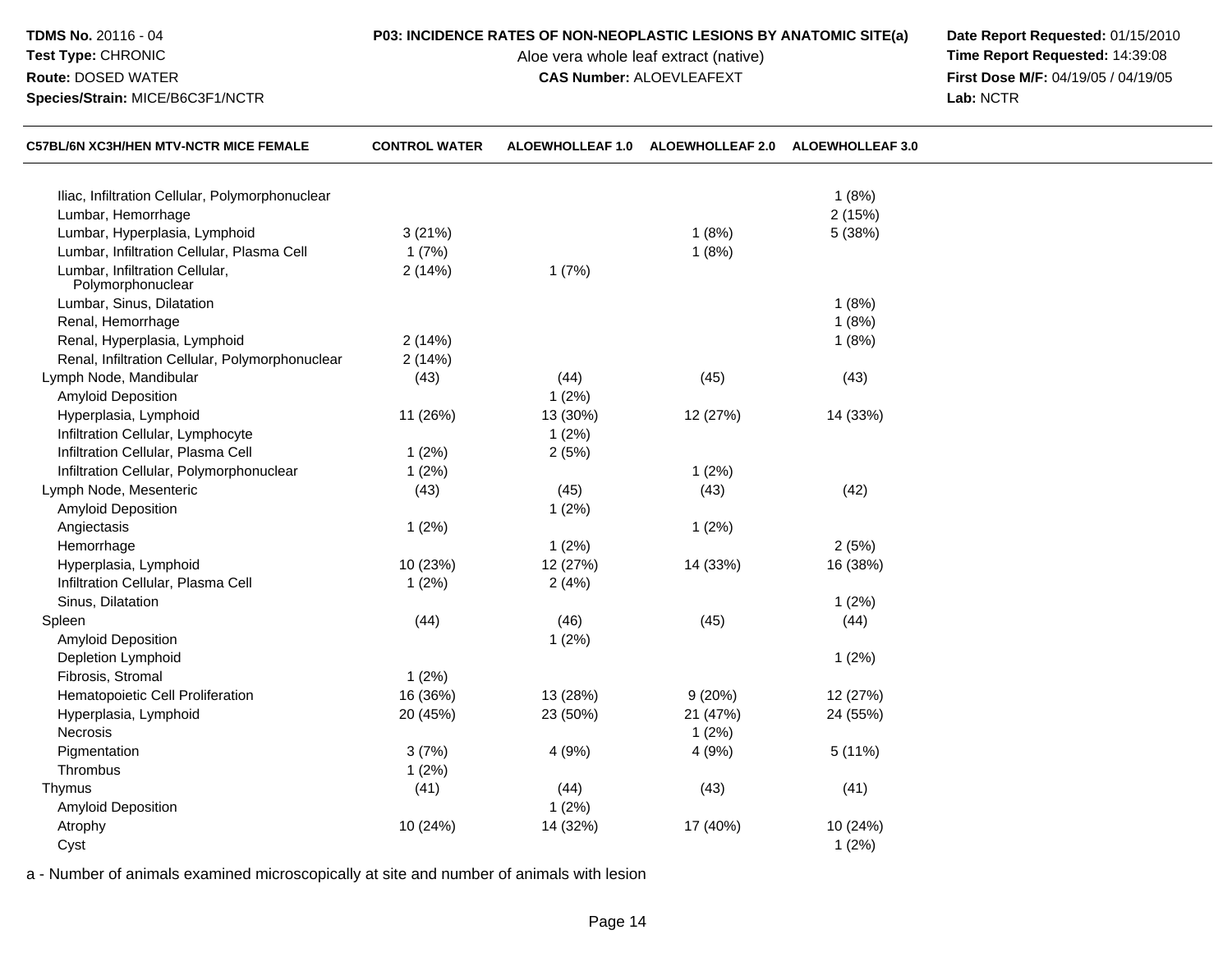| TDMS No. 20116 - 04<br>Test Type: CHRONIC<br>Route: DOSED WATER<br>Species/Strain: MICE/B6C3F1/NCTR |                      | P03: INCIDENCE RATES OF NON-NEOPLASTIC LESIONS BY ANATOMIC SITE(a)<br>Aloe vera whole leaf extract (native)<br><b>CAS Number: ALOEVLEAFEXT</b> | Date Report Requested: 01/15/2010<br>Time Report Requested: 14:39:08<br>First Dose M/F: 04/19/05 / 04/19/05<br>Lab: NCTR |               |  |
|-----------------------------------------------------------------------------------------------------|----------------------|------------------------------------------------------------------------------------------------------------------------------------------------|--------------------------------------------------------------------------------------------------------------------------|---------------|--|
| C57BL/6N XC3H/HEN MTV-NCTR MICE FEMALE                                                              | <b>CONTROL WATER</b> |                                                                                                                                                | ALOEWHOLLEAF 1.0 ALOEWHOLLEAF 2.0 ALOEWHOLLEAF 3.0                                                                       |               |  |
| Hyperplasia, Lymphoid<br>Necrosis                                                                   | 8 (20%)<br>1(2%)     | 7 (16%)                                                                                                                                        | 8 (19%)                                                                                                                  | 12 (29%)      |  |
| Epithelial Cell, Hyperplasia                                                                        |                      |                                                                                                                                                |                                                                                                                          | 1(2%)         |  |
| <b>INTEGUMENTARY SYSTEM</b>                                                                         |                      |                                                                                                                                                |                                                                                                                          |               |  |
| Mammary Gland<br>Galactocele                                                                        | (44)<br>1(2%)        | (43)                                                                                                                                           | (44)<br>1(2%)                                                                                                            | (44)          |  |
| Infiltration Cellular, Lymphocyte<br>Lactation                                                      | 2(5%)                |                                                                                                                                                | 1(2%)<br>2(5%)                                                                                                           | 1(2%)         |  |
| Alveolus, Hyperplasia                                                                               | 4 (9%)               | 3(7%)                                                                                                                                          | 3(7%)                                                                                                                    | 3(7%)         |  |
| Skin<br>Fat, Necrosis                                                                               | (44)                 | (46)                                                                                                                                           | (45)<br>1(2%)                                                                                                            | (44)          |  |
| MUSCULOSKELETAL SYSTEM                                                                              |                      |                                                                                                                                                |                                                                                                                          |               |  |
| Bone, Femur                                                                                         | (47)                 | (46)                                                                                                                                           | (48)                                                                                                                     | (46)          |  |
| Fibro-Osseous Lesion                                                                                | 1(2%)                | 1(2%)                                                                                                                                          | 2(4%)                                                                                                                    | 1(2%)         |  |
| <b>Skeletal Muscle</b><br>Diaphragm, Inflammation, Chronic Active                                   | (0)                  | (2)                                                                                                                                            | (2)<br>1(50%)                                                                                                            | (0)           |  |
| NERVOUS SYSTEM                                                                                      |                      |                                                                                                                                                |                                                                                                                          |               |  |
| Brain, Brain Stem                                                                                   | (43)                 | (44)                                                                                                                                           | (44)                                                                                                                     | (43)          |  |
| Compression                                                                                         | 2(5%)                | 1(2%)                                                                                                                                          | 2(5%)                                                                                                                    | 1(2%)         |  |
| Brain, Cerebellum                                                                                   | (43)                 | (44)                                                                                                                                           | (44)                                                                                                                     | (43)          |  |
| Infiltration Cellular, Lymphocyte                                                                   |                      |                                                                                                                                                |                                                                                                                          | 1(2%)         |  |
| Brain, Cerebrum<br>Infiltration Cellular, Lymphocyte                                                | (43)                 | (44)                                                                                                                                           | (44)                                                                                                                     | (43)<br>1(2%) |  |
| Mineralization                                                                                      | 24 (56%)             | 30 (68%)                                                                                                                                       | 24 (55%)                                                                                                                 | 27 (63%)      |  |

RESPIRATORY SYSTEM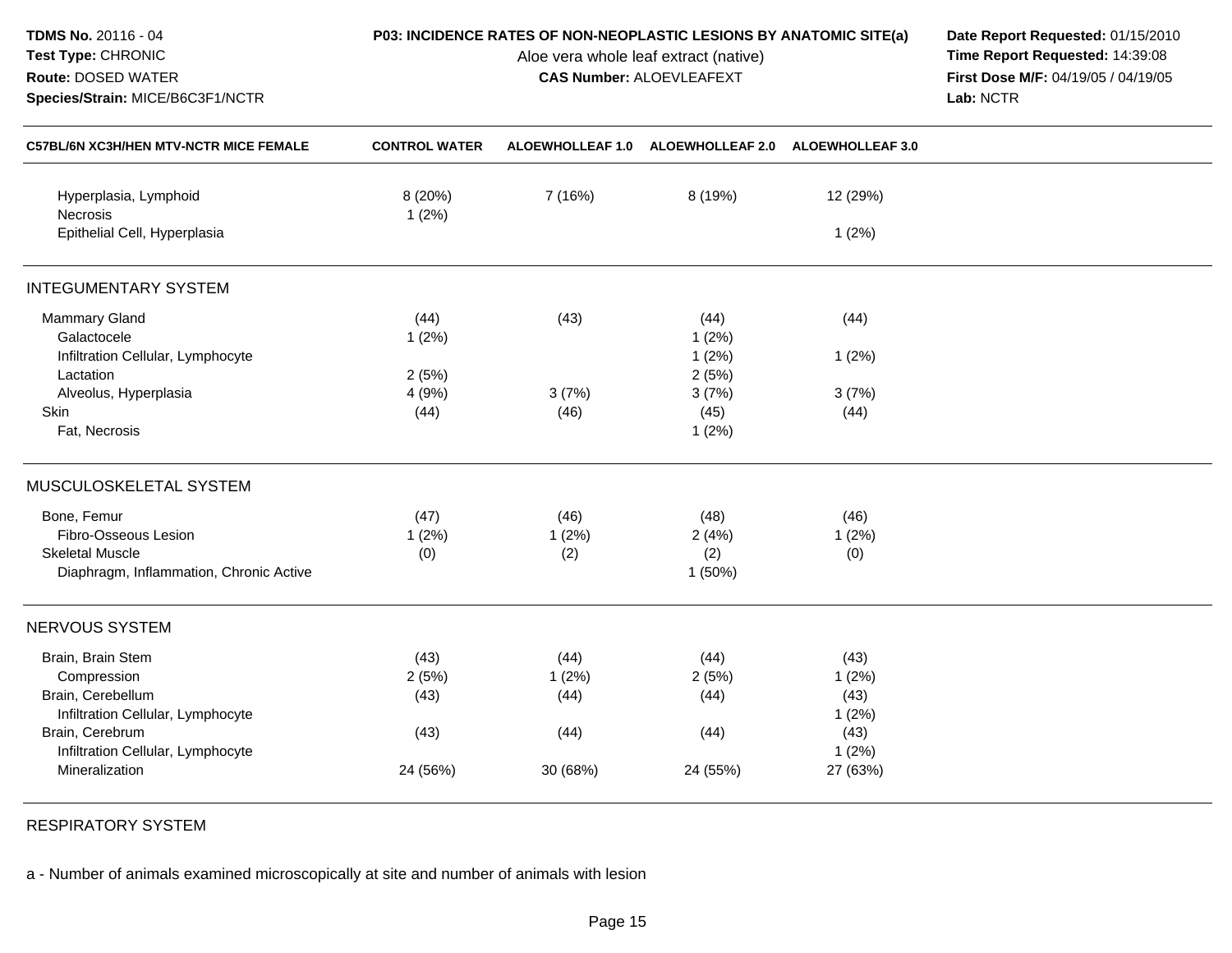## **TDMS No.** 20116 - 04**Test Type:** CHRONIC

**Route:** DOSED WATER

**Species/Strain:** MICE/B6C3F1/NCTR

# **P03: INCIDENCE RATES OF NON-NEOPLASTIC LESIONS BY ANATOMIC SITE(a) Date Report Requested: 01/15/2010**<br>Aloe vera whole leaf extract (native) **Time Report Requested: 14:39:08**

Aloe vera whole leaf extract (native)<br>**CAS Number:** ALOEVLEAFEXT

**First Dose M/F:** 04/19/05 / 04/19/05<br>Lab: NCTR **Lab:** NCTR

| C57BL/6N XC3H/HEN MTV-NCTR MICE FEMALE                                                   | <b>CONTROL WATER</b> |          | ALOEWHOLLEAF 1.0 ALOEWHOLLEAF 2.0 ALOEWHOLLEAF 3.0 |        |  |
|------------------------------------------------------------------------------------------|----------------------|----------|----------------------------------------------------|--------|--|
| Lung                                                                                     | (45)                 | (45)     | (46)                                               | (44)   |  |
| Autolysis                                                                                | 1(2%)                |          | 1(2%)                                              |        |  |
| Congestion                                                                               |                      |          |                                                    | 1(2%)  |  |
| Hemorrhage                                                                               | 2(4%)                | 1(2%)    |                                                    |        |  |
| Infiltration Cellular, Histiocyte                                                        | 5(11%)               | 4(9%)    | 3(7%)                                              | 1(2%)  |  |
| Infiltration Cellular, Lymphocyte                                                        | 4 (9%)               | 2(4%)    | 2(4%)                                              | 3(7%)  |  |
| Inflammation, Chronic                                                                    |                      | 1(2%)    |                                                    |        |  |
| Inflammation, Chronic Active                                                             | 2(4%)                | 1(2%)    |                                                    | 1(2%)  |  |
| Metaplasia, Osseous                                                                      |                      | 1(2%)    |                                                    |        |  |
| Mineralization                                                                           |                      |          | 1(2%)                                              |        |  |
| Alveolar Epithelium, Hyperplasia                                                         |                      |          | 2(4%)                                              | 1(2%)  |  |
| Nose                                                                                     | (45)                 | (44)     | (45)                                               | (45)   |  |
| <b>Hyaline Droplet</b>                                                                   | 12 (27%)             | 12 (27%) | 17 (38%)                                           | 9(20%) |  |
| Inflammation, Chronic Active                                                             | 1(2%)                |          |                                                    |        |  |
| SPECIAL SENSES SYSTEM                                                                    |                      |          |                                                    |        |  |
| Eye                                                                                      | (42)                 | (43)     | (44)                                               | (42)   |  |
| Cataract                                                                                 | 2(5%)                |          | 2(5%)                                              |        |  |
| Phthisis Bulbi                                                                           |                      | 1(2%)    |                                                    |        |  |
| Cornea, Inflammation, Chronic Active                                                     | 1(2%)                |          |                                                    |        |  |
| Cornea, Ulcer                                                                            | 1(2%)                |          |                                                    |        |  |
| Harderian Gland                                                                          | (43)                 | (43)     | (44)                                               | (43)   |  |
| Hyperplasia                                                                              |                      |          |                                                    | 1(2%)  |  |
| Infiltration Cellular, Lymphocyte                                                        | 6 (14%)              | 5 (12%)  | 5 (11%)                                            | 5(12%) |  |
| Epithelium, Hyperplasia                                                                  |                      | 2(5%)    |                                                    |        |  |
| <b>Lacrimal Gland</b>                                                                    | (1)                  | (0)      | (0)                                                | (0)    |  |
| Infiltration Cellular, Lymphocyte                                                        | 1 (100%)             |          |                                                    |        |  |
| <b>URINARY SYSTEM</b>                                                                    |                      |          |                                                    |        |  |
| Kidney                                                                                   | (44)                 | (43)     | (46)                                               | (44)   |  |
| Amyloid Deposition                                                                       | 1(2%)                | 1(2%)    |                                                    | 2(5%)  |  |
| Autolysis                                                                                | 1(2%)                |          |                                                    | 1(2%)  |  |
| Cyst, Multiple                                                                           |                      | 1(2%)    |                                                    |        |  |
| a - Number of animals examined microscopically at site and number of animals with lesion |                      |          |                                                    |        |  |